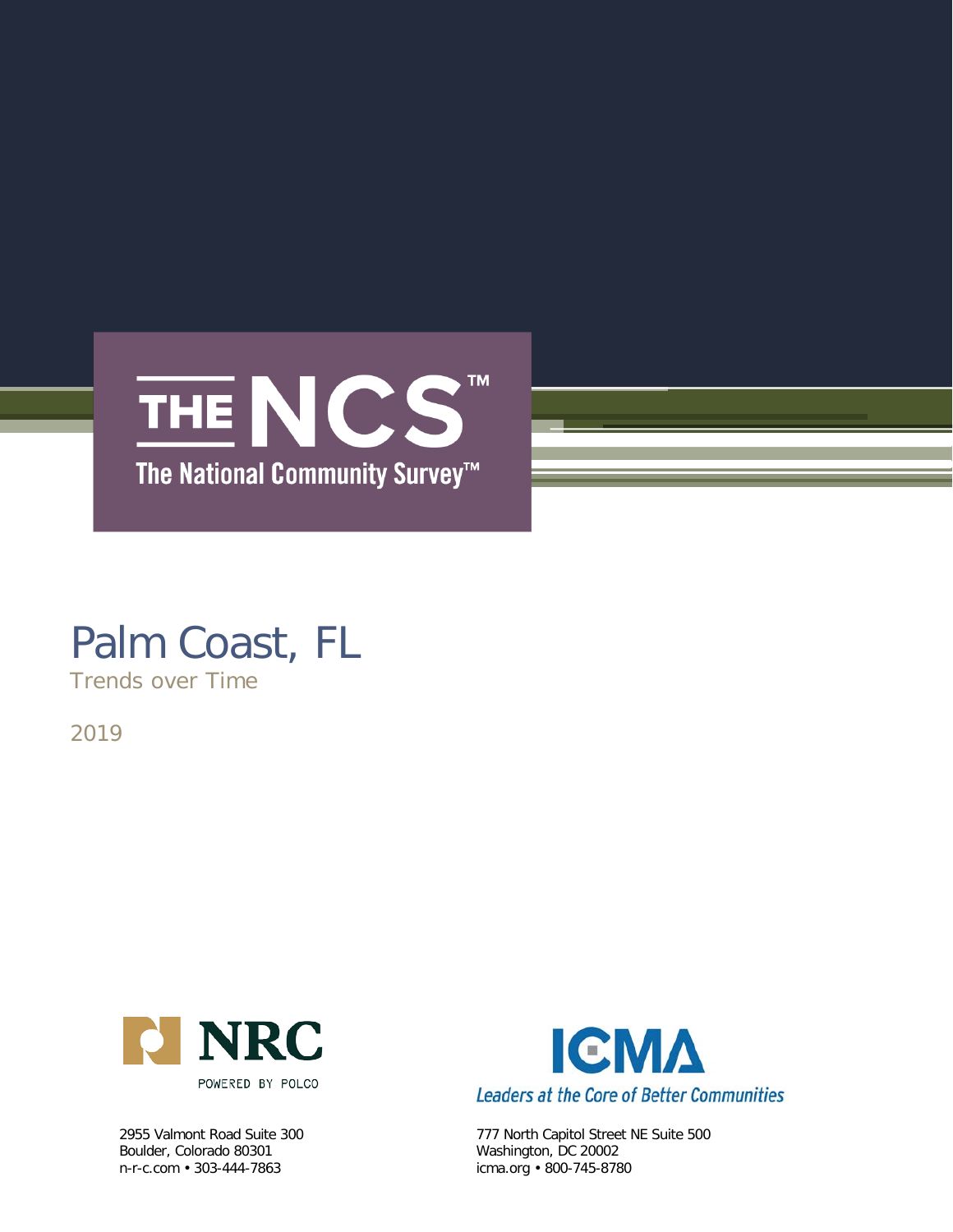# **Summary**

The National Community Survey™ (The NCS™) is a collaborative effort between National Research Center, Inc. (NRC) and the International City/County Management Association (ICMA). The survey and its administration are standardized to assure high quality research methods and directly comparable results across The NCS communities. The NCS captures residents' opinions within the three pillars of a community (Community Characteristics, Governance and Participation) across eight central facets of community (Safety, Mobility, Natural Environment, Built Environment, Economy, Recreation and Wellness, Education and Enrichment and Community Engagement). This report discusses trends over time, comparing the 2019 ratings for the City of Palm Coast to its previous survey results in 2002, 2003, 2004, 2005, 2006, 2007, 2008, 2009, 2010, 2011, 2012, 2013, 2014, 2015, and 2017. Additional reports and technical appendices are available under separate cover.

Trend data for Palm Coast represent important comparison data and should be examined for improvements or declines. Deviations from stable trends over time, especially, represent opportunities for understanding how local policies, programs or public information may have affected residents' opinions.

Meaningful differences between survey years have been noted within the following tables as being "higher" or "lower" if the differences are greater than seven percentage points between the 2017 and 2019 surveys, otherwise the comparisons between2017 and 2019 are noted as being "similar." Additionally, benchmark comparisons for all survey years are presented for reference. Changes in the benchmark comparison over time can be impacted by various trends, including varying survey cycles for the individual communities that comprise the benchmarks, regional and national economic or other events, as well as emerging survey methodologies.

Overall, ratings in Palm Coast for 2019 generally remained stable. Of the 133 items for which comparisons were available, 96 items were rated similarly in 2017 and 2019, three items showed a decrease in ratings and 34 showed an increase in ratings. Notable trends over time included the following:

- Most of the increased ratings observed within Community Characteristics were of General aspects (overall quality of life, Palm Coast as a place to retire and as a place to live, neighborhoods as a place to live and the overall image of the city) or were concentrated within the fact of Mobility (ease of travel by bicycle, ease of walking, overall ease of travel and paths and walking trails). Palm Coast residents also awarded higher marks to the feeling of safety in downtown/commercial areas, the overall quality of the built environment, public places, cost of living and the overall quality of businesses and services in 2019 compared to 2017. However, ratings for housing options and the availability of affordable quality childcare decreased during this same time period.
- Most of the rating increases in 2019 were within the pillar of Governance. Residents gave higher ratings to 19 aspects of Governance in 2019 compared to 2017, across most facets. Perhaps most notably, resident perception of several General aspects of Governance improved in 2019. Palm Coast residents gave more favorable ratings to the value of services for taxes paid, the job the government did at acting in the best interest of Palm Coast, being honest and treating all residents fairly. Residents also gave increased accolades to City staff; ratings improved for the overall quality of City services and for the customer service provided by City employees. The only aspect that was trending down in 2019 compared to 2017 was bus or transit services.
- All reported rates of Participation remained steady from 2017 to 2019. Survey respondents gave higher marks to the sense of community in Palm Coast in 2019.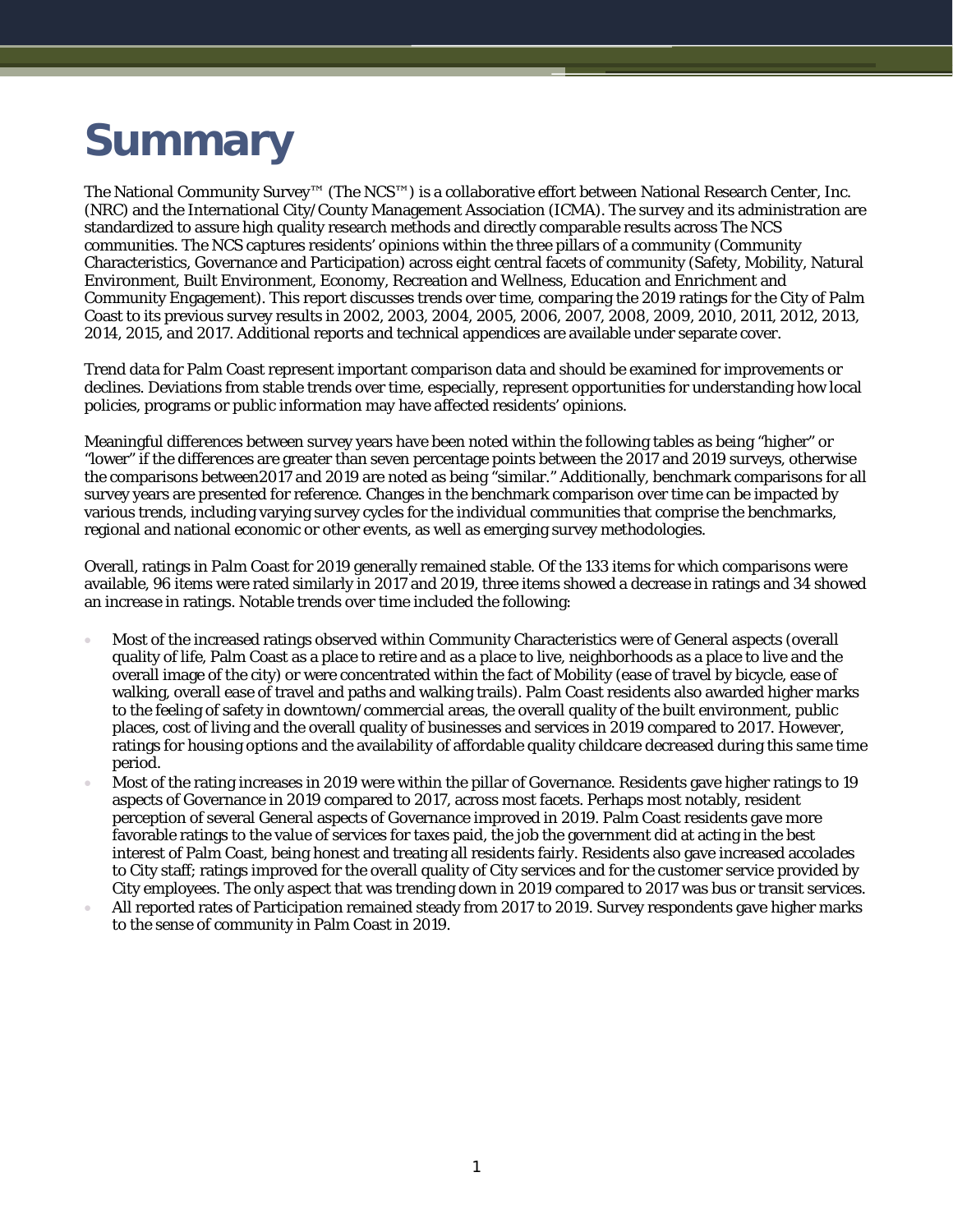Table 1: Community Characteristics General

|                         |           |      |           |           |           |           |      |      |      | Percent rating positively (e.g., excellent/good) |      |      |      |      |      |      |                              |
|-------------------------|-----------|------|-----------|-----------|-----------|-----------|------|------|------|--------------------------------------------------|------|------|------|------|------|------|------------------------------|
|                         | 2002      | 2003 | 2004      | 2005      | 2006      | 2007      | 2008 | 2009 | 2010 | 2011                                             | 2012 | 2013 | 2014 | 2015 | 2017 | 2019 | 2019 rating compared to 2017 |
| Overall quality of life | 82%       | 80%  | 82%       | 75%       | 73%       | 71%       | 73%  | 74%  | 75%  | 67%                                              | 70%  | 75%  | 73%  | 77%  | 75%  | 82%  | Higher                       |
| Overall image           | <b>NA</b> | ΝA   | <b>NA</b> | <b>NA</b> | <b>NA</b> | <b>NA</b> | 70%  | NA   | 77%  | 71%                                              | 69%  | 67%  | 66%  | 67%  | 61%  | 76%  | Higher                       |
| Place to live           | 86%       | 84%  | 86%       | 83%       | 80%       | 77%       | 80%  | 79%  | 85%  | 78%                                              | 80%  | 84%  | 80%  | 84%  | 79%  | 86%  | Higher                       |
| Neighborhood            | 86%       | 88%  | 88%       | 86%       | 86%       | 80%       | 81%  | 78%  | 82%  | 78%                                              | 82%  | 83%  | 85%  | 83%  | 80%  | 87%  | Higher                       |
| Place to raise children | 69%       | 75%  | '2%       | 70%       | 66%       | 60%       | 61%  | 60%  | 73%  | 63%                                              | 71%  | 73%  | 68%  | 12%  | 74%  | 74%  | Similar                      |
| Place to retire         | 84%       | 83%  | 81%       | 78%       | 71%       | 76%       | 78%  | 73%  | 78%  | 75%                                              | 78%  | 80%  | 79%  | 82%  | 80%  | 87%  | Higher                       |
| Overall appearance      | 75%       | 76%  | 83%       | 85%       | 80%       | 83%       | 82%  | 86%  | 83%  | 83%                                              | 85%  | 85%  | 84%  | 89%  | 88%  | 89%  | Similar                      |

# Table 2: Community Characteristics General

|                            |           |           |           |           |           |               |               | Comparison to benchmark |         |               |               |         |         |         |         |         |
|----------------------------|-----------|-----------|-----------|-----------|-----------|---------------|---------------|-------------------------|---------|---------------|---------------|---------|---------|---------|---------|---------|
|                            | 2002      | 2003      | 2004      | 2005      | 2006      | 2007          | 2008          | 2009                    | 2010    | 2011          | 2012          | 2013    | 2014    | 2015    | 2017    | 2019    |
| Overall quality            |           |           |           |           |           |               |               |                         |         | Much          | Much          |         |         |         |         |         |
| of life                    | Similar   | Similar   | Similar   | Similar   | Similar   | Lower         | Lower         | Similar                 | Similar | lower         | lower         | Similar | Similar | Similar | Similar | Similar |
| Overall image              | <b>NA</b> | <b>NA</b> | <b>NA</b> | <b>NA</b> | <b>NA</b> | <b>NA</b>     | Similar       | <b>NA</b>               | Higher  | Similar       | Similar       | Similar | Similar | Similar | Similar | Similar |
| Place to live              | Similar   | Similar   | Similar   | Similar   | Similar   | _ower         | Similar       | Similar                 | Similar | Lower         | Lower         | Similar | Similar | Similar | Similar | Similar |
| Neighborhood               | Similar   | Similar   | Similar   | Similar   | Similar   | Similar       | Similar       | Similar                 | Similar | Similar       | Similar       | Similar | Similar | Similar | Similar | Similar |
| Place to raise<br>children | Similar   | Similar   | Similar   | Similar   | Similar   | Much<br>lower | Much<br>lower | Much<br>lower           | Lower   | Much<br>lower | Much<br>lower | Similar | _ower   | Similar | Similar | Similar |
|                            | Much      | Much      | Much      | Much      |           | Much          | Much          | Much                    | Much    | Much          | Much          |         |         |         |         |         |
| Place to retire            | higher    | higher    | higher    | higher    | Higher    | higher        | higher        | higher                  | higher  | higher        | higher        | Higher  | Higher  | Higher  | Higher  | Higher  |
| Overall                    |           |           |           | Much      | Much      | Much          | Much          | Much                    | Much    | Much          | Much          |         |         |         |         |         |
| appearance                 | Similar   | Similar   | Higher    | higher    | higher    | higher        | higher        | higher                  | higher  | higher        | higher        | Higher  | Higher  | Higher  | Higher  | Higher  |

#### Table 3: Community Characteristics by Facet

|          |                                     |           |           |           |           |           |           |           |           | Percent rating positively (e.g., excellent/good, very/somewhat safe) |           |           |      |      |      |      |      | 2019 rating         |
|----------|-------------------------------------|-----------|-----------|-----------|-----------|-----------|-----------|-----------|-----------|----------------------------------------------------------------------|-----------|-----------|------|------|------|------|------|---------------------|
|          |                                     | 2002      | 2003      | 2004      | 2005      | 2006      | 2007      | 2008      | 2009      | 2010                                                                 | 2011      | 2012      | 2013 | 2014 | 2015 | 2017 | 2019 | compared<br>to 2017 |
|          | Overall feeling of safety           | <b>NA</b> | <b>NA</b> | <b>NA</b> | <b>NA</b> | <b>NA</b> | <b>NA</b> | <b>NA</b> | <b>NA</b> | <b>NA</b>                                                            | <b>NA</b> | ΝA        | 70%  | 76%  | 77%  | 72%  | 79%  | Similar             |
|          | Safe in neighborhood                | 96%       | 93%       | 94%       | 94%       | 92%       | 93%       | 92%       | 90%       | 93%                                                                  | 91%       | 93%       | 88%  | 92%  | 88%  | 90%  | 95%  | Similar             |
| Safety   | Safe<br>downtown/commercial<br>area | 93%       | 92%       | 91%       | 91%       | 88%       | 90%       | 88%       | 90%       | 89%                                                                  | 88%       | 88%       | 82%  | 89%  | 87%  | 83%  | 91%  | Higher              |
|          | Overall ease of travel              | <b>NA</b> | ΝA        | <b>NA</b> | ΝA        | <b>NA</b> | <b>NA</b> | <b>NA</b> | NA.       | NA                                                                   | <b>NA</b> | <b>NA</b> | 72%  | 67%  | 64%  | 66%  | 74%  | Higher              |
|          | Paths and walking trails            | <b>NA</b> | <b>NA</b> | <b>NA</b> | <b>NA</b> | <b>NA</b> | <b>NA</b> | 49%       | 53%       | 61%                                                                  | 70%       | 73%       | 78%  | 81%  | 80%  | 74%  | 83%  | Higher              |
|          | Ease of walking                     | <b>NA</b> | <b>NA</b> | <b>NA</b> | 36%       | 42%       | 45%       | 46%       | 49%       | 52%                                                                  | 58%       | 65%       | 68%  | 66%  | 62%  | 54%  | 70%  | Higher              |
|          | Travel by bicycle                   | 43%       | 41%       | 46%       | 33%       | 42%       | 45%       | 45%       | 49%       | 54%                                                                  | 65%       | 69%       | 64%  | 70%  | 60%  | 58%  | 65%  | Higher              |
|          | Travel by car                       | 51%       | 37%       | 22%       | 16%       | 20%       | 39%       | 41%       | 50%       | 62%                                                                  | 57%       | 71%       | 69%  | 62%  | 58%  | 67%  | 73%  | Similar             |
| Mobility | Public parking                      | <b>NA</b> | <b>NA</b> | <b>NA</b> | NA.       | <b>NA</b> | <b>NA</b> | <b>NA</b> | NA.       | <b>NA</b>                                                            | <b>NA</b> | <b>NA</b> | 74%  | 71%  | 70%  | 71%  | 70%  | Similar             |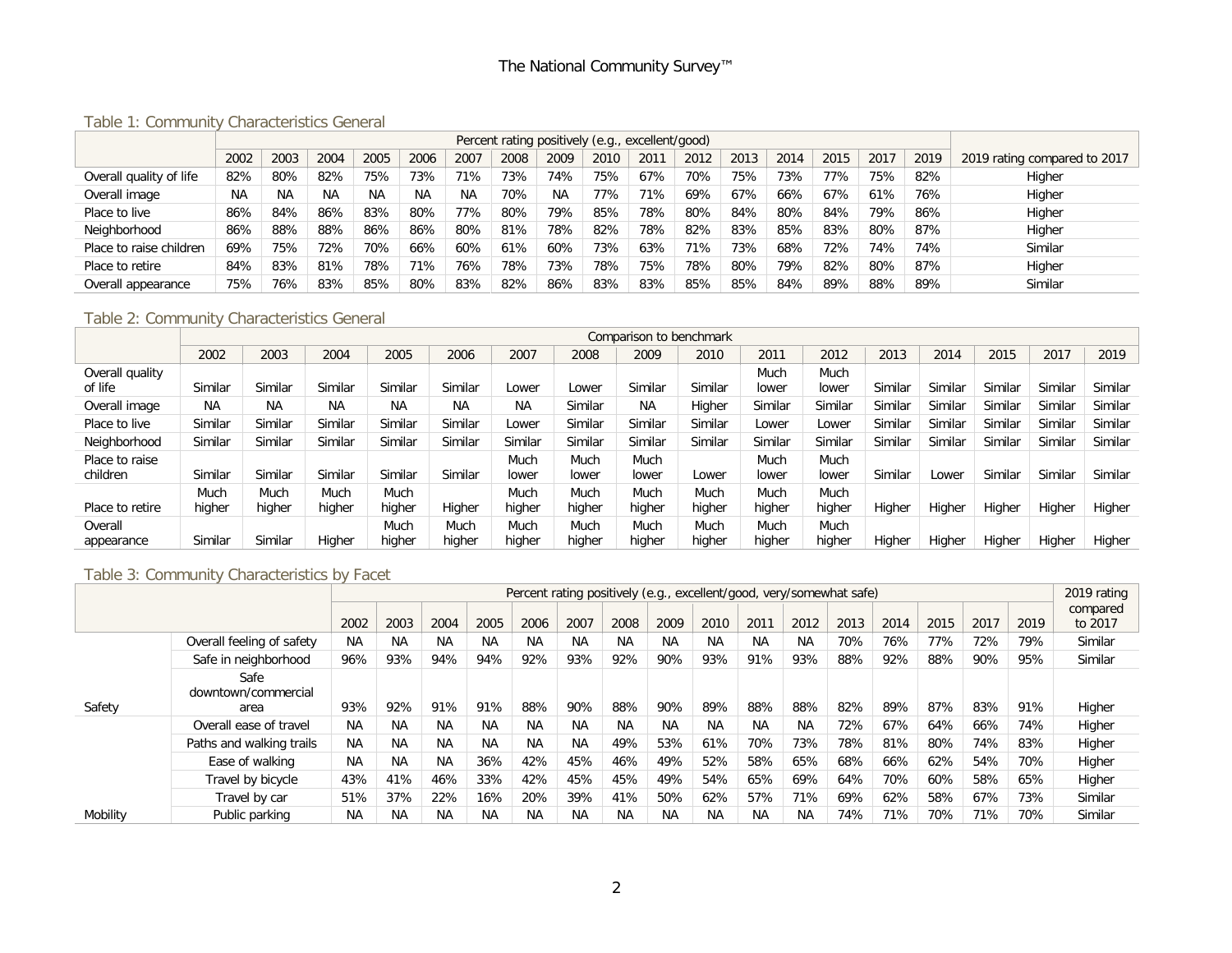|               |                                                 |           |           |           |           |           | Percent rating positively (e.g., excellent/good, very/somewhat safe) |           |           |           |           |           |      |      |      |      |      | 2019 rating |
|---------------|-------------------------------------------------|-----------|-----------|-----------|-----------|-----------|----------------------------------------------------------------------|-----------|-----------|-----------|-----------|-----------|------|------|------|------|------|-------------|
|               |                                                 |           |           |           |           |           |                                                                      |           |           |           |           |           |      |      |      |      |      | compared    |
|               |                                                 | 2002      | 2003      | 2004      | 2005      | 2006      | 2007                                                                 | 2008      | 2009      | 2010      | 2011      | 2012      | 2013 | 2014 | 2015 | 2017 | 2019 | to 2017     |
|               | <b>Traffic flow</b>                             | 45%       | 29%       | 14%       | 11%       | 12%       | 25%                                                                  | 32%       | 41%       | 44%       | 50%       | 60%       | 56%  | 47%  | 41%  | 55%  | 55%  | Similar     |
|               | Overall natural<br>environment                  | <b>NA</b> | <b>NA</b> | ΝA        | <b>NA</b> | <b>NA</b> | <b>NA</b>                                                            | 71%       | 69%       | 80%       | 82%       | 81%       | 87%  | 87%  | 84%  | 85%  | 86%  | Similar     |
| Natural       | Cleanliness                                     | <b>NA</b> | <b>NA</b> | <b>NA</b> | <b>NA</b> | <b>NA</b> | <b>NA</b>                                                            | <b>NA</b> | 85%       | 83%       | 83%       | 87%       | 85%  | 85%  | 89%  | 83%  | 84%  | Similar     |
| Environment   | Air quality                                     | NA.       | <b>NA</b> | <b>NA</b> | <b>NA</b> | <b>NA</b> | <b>NA</b>                                                            | 79%       | <b>NA</b> | 83%       | 79%       | 83%       | 83%  | 85%  | 91%  | 87%  | 89%  | Similar     |
|               | Overall built environment                       | <b>NA</b> | <b>NA</b> | <b>NA</b> | ΝA        | ΝA        | <b>NA</b>                                                            | ΝA        | <b>NA</b> | <b>NA</b> | NА        | ΝA        | 62%  | 64%  | 63%  | 57%  | 65%  | Higher      |
|               | New development in<br>Palm Coast                | <b>NA</b> | <b>NA</b> | <b>NA</b> | 48%       | 47%       | 53%                                                                  | 63%       | 61%       | 63%       | 56%       | 53%       | 42%  | 41%  | 51%  | 45%  | 44%  | Similar     |
|               | Affordable quality<br>housing                   | NA        | <b>NA</b> | 54%       | 39%       | 33%       | 41%                                                                  | 53%       | 58%       | 61%       | 58%       | 67%       | 64%  | 59%  | 55%  | 45%  | 40%  | Similar     |
| Built         | Housing options                                 | NA        | <b>NA</b> | <b>NA</b> | <b>NA</b> | <b>NA</b> | <b>NA</b>                                                            | 64%       | 67%       | 64%       | 59%       | 59%       | 63%  | 70%  | 64%  | 58%  | 47%  | Lower       |
| Environment   | Public places                                   | <b>NA</b> | <b>NA</b> | <b>NA</b> | <b>NA</b> | <b>NA</b> | <b>NA</b>                                                            | NA        | <b>NA</b> | <b>NA</b> | <b>NA</b> | <b>NA</b> | 60%  | 65%  | 68%  | 61%  | 71%  | Higher      |
|               | Overall economic health                         | <b>NA</b> | <b>NA</b> | <b>NA</b> | <b>NA</b> | <b>NA</b> | <b>NA</b>                                                            | <b>NA</b> | <b>NA</b> | <b>NA</b> | <b>NA</b> | <b>NA</b> | 36%  | 37%  | 46%  | 48%  | 50%  | Similar     |
|               | Vibrant<br>downtown/commercial<br>area          | <b>NA</b> | <b>NA</b> | <b>NA</b> | <b>NA</b> | <b>NA</b> | <b>NA</b>                                                            | NA        | NA        | <b>NA</b> | <b>NA</b> | <b>NA</b> | 32%  | 25%  | 31%  | 26%  | 32%  | Similar     |
|               | <b>Business and services</b>                    | <b>NA</b> | <b>NA</b> | <b>NA</b> | ΝA        | <b>NA</b> | <b>NA</b>                                                            | 45%       | 52%       | 52%       | 48%       | 49%       | 56%  | 44%  | 47%  | 50%  | 58%  | Higher      |
|               | Cost of living                                  | <b>NA</b> | <b>NA</b> | <b>NA</b> | <b>NA</b> | <b>NA</b> | <b>NA</b>                                                            | <b>NA</b> | <b>NA</b> | ΝA        | <b>NA</b> | <b>NA</b> | 45%  | 37%  | 47%  | 40%  | 51%  | Higher      |
|               | Shopping opportunities                          | 23%       | 20%       | 27%       | 22%       | 22%       | 25%                                                                  | 30%       | 49%       | 47%       | 43%       | 43%       | 43%  | 36%  | 43%  | 49%  | 55%  | Similar     |
|               | Employment<br>opportunities                     | 8%        | 7%        | 9%        | 7%        | 7%        | 6%                                                                   | 9%        | 6%        | 9%        | 5%        | 11%       | 13%  | 6%   | 8%   | 15%  | 20%  | Similar     |
|               | Place to visit                                  | NA        | <b>NA</b> | <b>NA</b> | <b>NA</b> | <b>NA</b> | <b>NA</b>                                                            | <b>NA</b> | NA        | <b>NA</b> | <b>NA</b> | <b>NA</b> | 63%  | 60%  | 74%  | 63%  | 67%  | Similar     |
| Economy       | Place to work                                   | <b>NA</b> | <b>NA</b> | ΝA        | 24%       | 20%       | 16%                                                                  | 16%       | 20%       | 21%       | 15%       | 16%       | 18%  | 18%  | 19%  | 26%  | 28%  | Similar     |
|               | Health and wellness                             | <b>NA</b> | <b>NA</b> | <b>NA</b> | ΝA        | <b>NA</b> | <b>NA</b>                                                            | <b>NA</b> | <b>NA</b> | <b>NA</b> | ΝA        | NА        | 67%  | 64%  | 70%  | 68%  | 72%  | Similar     |
|               | Mental health care                              | NA        | <b>NA</b> | <b>NA</b> | <b>NA</b> | <b>NA</b> | <b>NA</b>                                                            | <b>NA</b> | <b>NA</b> | NA        | <b>NA</b> | <b>NA</b> | 44%  | 31%  | 36%  | 34%  | 34%  | Similar     |
|               | Preventive health<br>services                   | <b>NA</b> | <b>NA</b> | ΝA        | ΝA        | <b>NA</b> | <b>NA</b>                                                            | 43%       | 47%       | 56%       | 53%       | 60%       | 58%  | 56%  | 58%  | 65%  | 62%  | Similar     |
|               | Health care                                     | <b>NA</b> | <b>NA</b> | 44%       | 41%       | 42%       | 42%                                                                  | 37%       | 46%       | 49%       | 45%       | 56%       | 60%  | 55%  | 59%  | 62%  | 61%  | Similar     |
|               | Food                                            | <b>NA</b> | <b>NA</b> | <b>NA</b> | ΝA        | <b>NA</b> | 56%                                                                  | 56%       | <b>NA</b> | 60%       | 55%       | 58%       | 64%  | 51%  | 58%  | 66%  | 70%  | Similar     |
| Recreation    | Recreational<br>opportunities                   | 38%       | 37%       | 35%       | 35%       | 29%       | 37%                                                                  | 41%       | 51%       | 53%       | 52%       | 58%       | 69%  | 67%  | 64%  | 60%  | 64%  | Similar     |
| and Wellness  | Fitness opportunities                           | <b>NA</b> | <b>NA</b> | <b>NA</b> | <b>NA</b> | <b>NA</b> | <b>NA</b>                                                            | <b>NA</b> | <b>NA</b> | <b>NA</b> | <b>NA</b> | <b>NA</b> | 82%  | 79%  | 74%  | 75%  | 76%  | Similar     |
|               | Religious or spiritual<br>events and activities | <b>NA</b> | <b>NA</b> | <b>NA</b> | <b>NA</b> | <b>NA</b> | <b>NA</b>                                                            | <b>NA</b> | 81%       | 77%       | 74%       | 79%       | 77%  | 70%  | 71%  | 77%  | 78%  | Similar     |
|               | Cultural/arts/music<br>activities               | 40%       | 46%       | <b>NA</b> | <b>NA</b> | <b>NA</b> | <b>NA</b>                                                            | <b>NA</b> | <b>NA</b> | 44%       | 40%       | 43%       | 49%  | 41%  | 45%  | 41%  | 46%  | Similar     |
|               | Adult education                                 | <b>NA</b> | <b>NA</b> | ΝA        | <b>NA</b> | <b>NA</b> | NА                                                                   | <b>NA</b> | <b>NA</b> | <b>NA</b> | ΝA        | NA        | 58%  | 48%  | 45%  | 42%  | 49%  | Similar     |
| Education and | K-12 education                                  | <b>NA</b> | ΝA        | ΝA        | <b>NA</b> | <b>NA</b> | <b>NA</b>                                                            | <b>NA</b> | NА        | NA.       | 65%       | 73%       | 64%  | 60%  | 70%  | 68%  | 64%  | Similar     |
| Enrichment    | Child care/preschool                            | <b>NA</b> | <b>NA</b> | 32%       | 24%       | 30%       | 27%                                                                  | 27%       | 32%       | 44%       | 30%       | 45%       | 63%  | 44%  | 50%  | 62%  | 35%  | Lower       |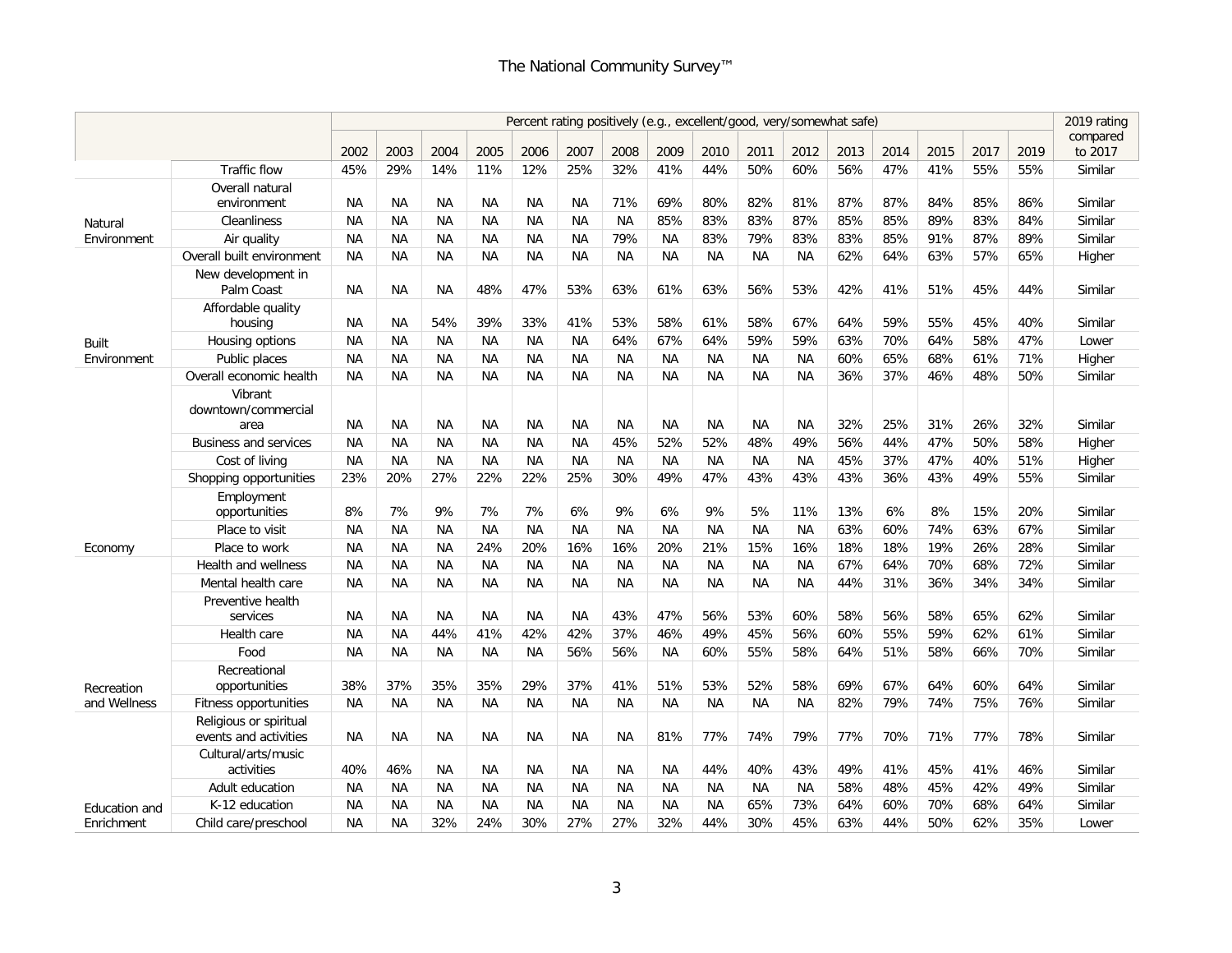|                         |                                                         |           |           |           |           |           |           | Percent rating positively (e.g., excellent/good, very/somewhat safe) |           |      |      |           |      |      |      |      |      | 2019 rating |
|-------------------------|---------------------------------------------------------|-----------|-----------|-----------|-----------|-----------|-----------|----------------------------------------------------------------------|-----------|------|------|-----------|------|------|------|------|------|-------------|
|                         |                                                         |           |           |           |           |           |           |                                                                      |           |      |      |           |      |      |      |      |      | compared    |
|                         |                                                         | 2002      | 2003      | 2004      | 2005      | 2006      | 2007      | 2008                                                                 | 2009      | 2010 | 2011 | 2012      | 2013 | 2014 | 2015 | 2017 | 2019 | to 2017     |
|                         | Social events and<br>activities                         | <b>NA</b> | <b>NA</b> | NA        | <b>NA</b> | <b>NA</b> | <b>NA</b> | <b>NA</b>                                                            | 56%       | 55%  | 53%  | 54%       | 48%  | 46%  | 55%  | 48%  | 54%  | Similar     |
|                         | <b>Neighborliness</b>                                   | <b>NA</b> | NA.       | <b>NA</b> | <b>NA</b> | NA        | <b>NA</b> | <b>NA</b>                                                            | <b>NA</b> | NA.  | ΝA   | <b>NA</b> | 52%  | 53%  | 56%  | 57%  | 58%  | Similar     |
|                         | Openness and<br>acceptance                              | <b>NA</b> | <b>NA</b> | <b>NA</b> | <b>NA</b> | <b>NA</b> | <b>NA</b> | <b>NA</b>                                                            | <b>NA</b> | 75%  | 65%  | 68%       | 62%  | 65%  | 60%  | 65%  | 59%  | Similar     |
|                         | Opportunities to<br>participate in community<br>matters | <b>NA</b> | NA        | <b>NA</b> | <b>NA</b> | <b>NA</b> | <b>NA</b> | 52%                                                                  | 61%       | 60%  | 51%  | 61%       | 55%  | 52%  | 60%  | 56%  | 62%  | Similar     |
| Community<br>Engagement | Opportunities to<br>volunteer                           | <b>NA</b> | <b>NA</b> | <b>NA</b> | <b>NA</b> | <b>NA</b> | <b>NA</b> | <b>NA</b>                                                            | 76%       | 74%  | 71%  | 73%       | 66%  | 67%  | 70%  | 73%  | 70%  | Similar     |

# Table 4: Community Characteristics by Facet

|                             |                                     |                |           |               |               |               |               |                |                | Comparison to benchmark |                |                |         |         |         |         |         |
|-----------------------------|-------------------------------------|----------------|-----------|---------------|---------------|---------------|---------------|----------------|----------------|-------------------------|----------------|----------------|---------|---------|---------|---------|---------|
|                             |                                     | 2002           | 2003      | 2004          | 2005          | 2006          | 2007          | 2008           | 2009           | 2010                    | 2011           | 2012           | 2013    | 2014    | 2015    | 2017    | 2019    |
|                             | Overall feeling of<br>safety        | <b>NA</b>      | <b>NA</b> | <b>NA</b>     | <b>NA</b>     | <b>NA</b>     | <b>NA</b>     | <b>NA</b>      | <b>NA</b>      | <b>NA</b>               | <b>NA</b>      | <b>NA</b>      | Similar | Similar | Similar | Similar | Similar |
|                             | Safe in neighborhood                | Higher         | Similar   | Similar       | Similar       | Similar       | Higher        | Similar        | Similar        | Similar                 | Similar        | Similar        | Similar | Similar | Similar | Similar | Similar |
| Safety                      | Safe<br>downtown/commercial<br>area | Much<br>higher | Higher    | Similar       | Similar       | Similar       | Similar       | Similar        | Similar        | Similar                 | Similar        | Similar        | Similar | Similar | Similar | Similar | Similar |
|                             | Overall ease of travel              | <b>NA</b>      | <b>NA</b> | <b>NA</b>     | <b>NA</b>     | <b>NA</b>     | <b>NA</b>     | <b>NA</b>      | <b>NA</b>      | <b>NA</b>               | <b>NA</b>      | <b>NA</b>      | Similar | Similar | Similar | Similar | Similar |
|                             | Paths and walking<br>trails         | <b>NA</b>      | <b>NA</b> | <b>NA</b>     | <b>NA</b>     | <b>NA</b>     | <b>NA</b>     | Much<br>lower  | Similar        | Higher                  | Much<br>higher | Much<br>higher | Higher  | Higher  | Higher  | Similar | Higher  |
|                             | Ease of walking                     | <b>NA</b>      | <b>NA</b> | <b>NA</b>     | Much<br>lower | Much<br>lower | Much<br>lower | Much<br>lower  | Much<br>lower  | Much<br>lower           | Similar        | Higher         | Similar | Similar | Similar | Similar | Similar |
|                             | Travel by bicycle                   | Much<br>lower  | Lower     | Lower         | Much<br>lower | Lower         | Similar       | Similar        | Similar        | Similar                 | Much<br>higher | Much<br>higher | Similar | Higher  | Similar | Similar | Similar |
|                             | Travel by car                       | Similar        | Lower     | Much<br>lower | Much<br>lower | Much<br>lower | Much<br>lower | Much<br>lower  | Lower          | Similar                 | Similar        | Much<br>higher | Similar | Similar | Similar | Similar | Similar |
|                             | Public parking                      | <b>NA</b>      | <b>NA</b> | <b>NA</b>     | <b>NA</b>     | <b>NA</b>     | <b>NA</b>     | <b>NA</b>      | <b>NA</b>      | <b>NA</b>               | <b>NA</b>      | <b>NA</b>      | Similar | Similar | Similar | Higher  | Higher  |
| Mobility                    | Traffic flow                        | <b>NA</b>      | <b>NA</b> | <b>NA</b>     | <b>NA</b>     | <b>NA</b>     | <b>NA</b>     | Much<br>lower  | Similar        | Similar                 | Higher         | Much<br>higher | Similar | Similar | Similar | Similar | Similar |
|                             | Overall natural<br>environment      | <b>NA</b>      | <b>NA</b> | <b>NA</b>     | <b>NA</b>     | <b>NA</b>     | NA            | Similar        | Similar        | Higher                  | Higher         | Much<br>higher | Similar | Similar | Similar | Similar | Similar |
|                             | Cleanliness                         | <b>NA</b>      | <b>NA</b> | <b>NA</b>     | <b>NA</b>     | <b>NA</b>     | <b>NA</b>     | <b>NA</b>      | Much<br>higher | Much<br>higher          | Much<br>higher | Much<br>higher | Higher  | Higher  | Higher  | Similar | Similar |
| Natural<br>Environment      | Air quality                         | <b>NA</b>      | <b>NA</b> | <b>NA</b>     | <b>NA</b>     | <b>NA</b>     | <b>NA</b>     | Much<br>higher | <b>NA</b>      | Much<br>higher          | Much<br>higher | Much<br>higher | Similar | Similar | Higher  | Similar | Similar |
| <b>Built</b><br>Environment | Overall built<br>environment        | <b>NA</b>      | <b>NA</b> | <b>NA</b>     | <b>NA</b>     | <b>NA</b>     | <b>NA</b>     | <b>NA</b>      | <b>NA</b>      | <b>NA</b>               | <b>NA</b>      | <b>NA</b>      | Similar | Similar | Similar | Similar | Similar |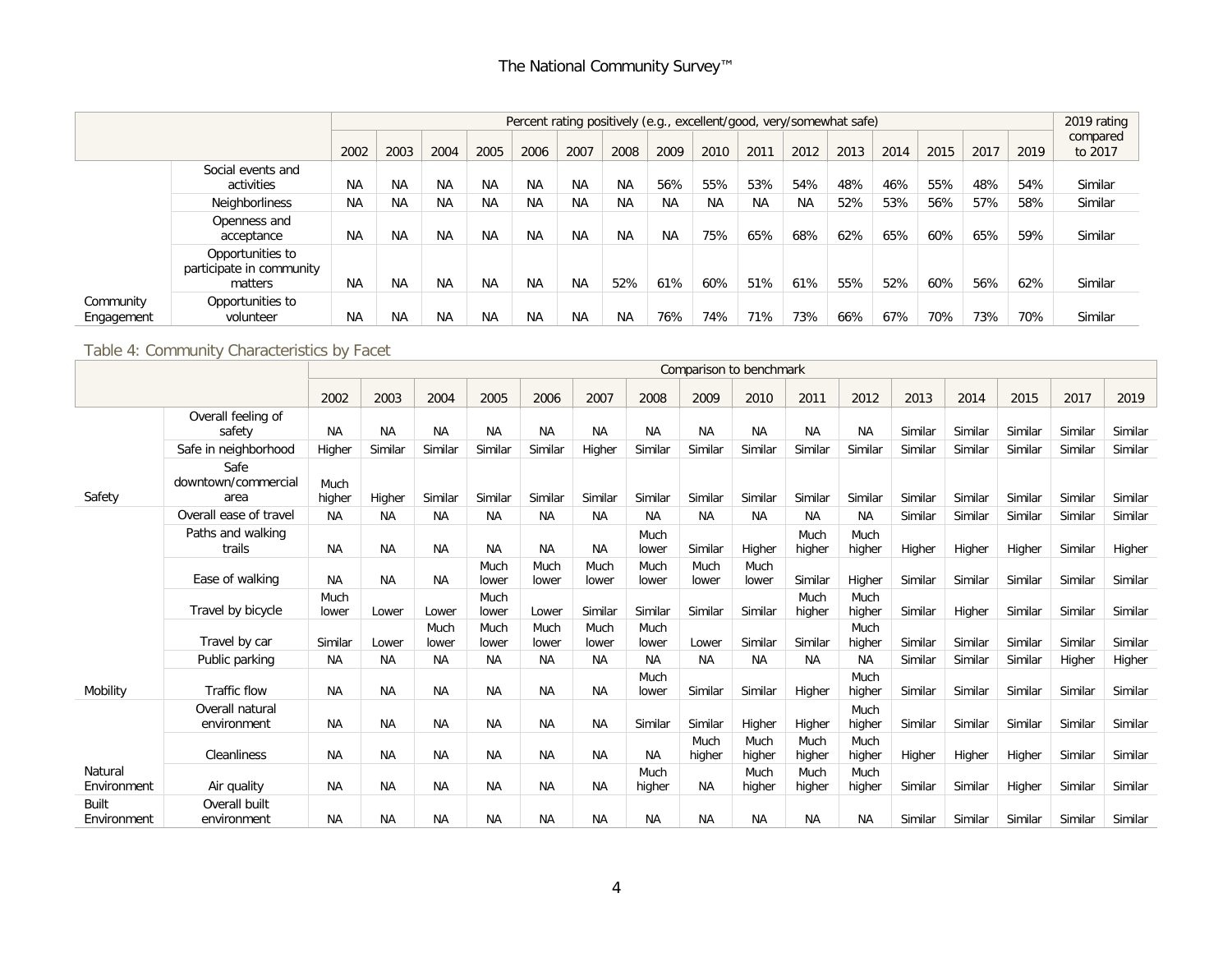|                   |                                                 |               |               |               |               |               |               |                |                | Comparison to benchmark |                |                |               |               |               |               |               |
|-------------------|-------------------------------------------------|---------------|---------------|---------------|---------------|---------------|---------------|----------------|----------------|-------------------------|----------------|----------------|---------------|---------------|---------------|---------------|---------------|
|                   |                                                 | 2002          | 2003          | 2004          | 2005          | 2006          | 2007          | 2008           | 2009           | 2010                    | 2011           | 2012           | 2013          | 2014          | 2015          | 2017          | 2019          |
|                   | New development in<br>Palm Coast                | NA            | <b>NA</b>     | <b>NA</b>     | NA            | Lower         | Lower         | Similar        | Higher         | Similar                 | Similar        | Lower          | Lower         | Lower         | Similar       | Similar       | Similar       |
|                   | Affordable quality<br>housing                   | ΝA            | <b>NA</b>     | Similar       | Similar       | Lower         | Similar       | Much<br>higher | Much<br>higher | Much<br>higher          | Much<br>higher | Much<br>higher | Higher        | Similar       | Similar       | Similar       | Similar       |
|                   | Housing options                                 | <b>NA</b>     | <b>NA</b>     | <b>NA</b>     | <b>NA</b>     | <b>NA</b>     | <b>NA</b>     | Much<br>higher | Much<br>higher | Higher                  | Similar        | Similar        | Similar       | Similar       | Similar       | Similar       | Similar       |
|                   | Public places                                   | <b>NA</b>     | <b>NA</b>     | <b>NA</b>     | <b>NA</b>     | <b>NA</b>     | <b>NA</b>     | NA             | <b>NA</b>      | NA                      | <b>NA</b>      | <b>NA</b>      | Similar       | Similar       | Similar       | Similar       | Similar       |
|                   | Overall economic<br>health                      | <b>NA</b>     | <b>NA</b>     | <b>NA</b>     | <b>NA</b>     | <b>NA</b>     | <b>NA</b>     | <b>NA</b>      | <b>NA</b>      | <b>NA</b>               | <b>NA</b>      | <b>NA</b>      | Lower         | Lower         | Lower         | Similar       | Similar       |
|                   | Vibrant<br>downtown/commercial<br>area          | NA.           | <b>NA</b>     | <b>NA</b>     | NA            | <b>NA</b>     | <b>NA</b>     | <b>NA</b>      | <b>NA</b>      | <b>NA</b>               | <b>NA</b>      | NA             | Lower         | Lower         | Lower         | Lower         | Lower         |
|                   | <b>Business and services</b>                    | NA.           | <b>NA</b>     | <b>NA</b>     | <b>NA</b>     | <b>NA</b>     | <b>NA</b>     | ΝA             | Lower          | Much<br>lower           | Much<br>lower  | Much<br>lower  | Similar       | Lower         | Similar       | Similar       | Similar       |
|                   | Cost of living                                  | <b>NA</b>     | <b>NA</b>     | <b>NA</b>     | <b>NA</b>     | <b>NA</b>     | <b>NA</b>     | <b>NA</b>      | <b>NA</b>      | <b>NA</b>               | <b>NA</b>      | <b>NA</b>      | Similar       | Similar       | Similar       | Similar       | Similar       |
|                   | Shopping opportunities                          | Much<br>lower | Much<br>lower | Much<br>lower | Much<br>lower | Much<br>lower | Much<br>lower | Much<br>lower  | Similar        | Lower                   | Much<br>lower  | Much<br>lower  | Similar       | Lower         | Similar       | Similar       | Similar       |
|                   | Employment<br>opportunities                     | Much<br>lower | Much<br>lower | Much<br>lower | Much<br>lower | Much<br>lower | Much<br>lower | Much<br>lower  | Much<br>lower  | Much<br>lower           | Much<br>lower  | Much<br>lower  | Much<br>lower | Much<br>lower | Much<br>lower | Much<br>lower | Much<br>lower |
|                   | Place to visit                                  | <b>NA</b>     | <b>NA</b>     | <b>NA</b>     | <b>NA</b>     | <b>NA</b>     | <b>NA</b>     | <b>NA</b>      | <b>NA</b>      | <b>NA</b>               | <b>NA</b>      | <b>NA</b>      | Similar       | Similar       | Similar       | Similar       | Similar       |
| Economy           | Place to work                                   | <b>NA</b>     | <b>NA</b>     | <b>NA</b>     | Much<br>lower | Much<br>lower | Much<br>lower | Much<br>lower  | Much<br>lower  | Much<br>lower           | Much<br>lower  | Much<br>lower  | Much<br>lower | Much<br>lower | Much<br>lower | Much<br>lower | Much<br>lower |
|                   | Health and wellness                             | NA            | <b>NA</b>     | <b>NA</b>     | NA            | <b>NA</b>     | <b>NA</b>     | NA             | <b>NA</b>      | NA                      | <b>NA</b>      | <b>NA</b>      | Similar       | Similar       | Similar       | Similar       | Similar       |
|                   | Mental health care                              | <b>NA</b>     | <b>NA</b>     | <b>NA</b>     | <b>NA</b>     | <b>NA</b>     | <b>NA</b>     | <b>NA</b>      | <b>NA</b>      | <b>NA</b>               | <b>NA</b>      | <b>NA</b>      | Similar       | Lower         | Similar       | Similar       | Similar       |
|                   | Preventive health<br>services                   | <b>NA</b>     | <b>NA</b>     | <b>NA</b>     | <b>NA</b>     | <b>NA</b>     | <b>NA</b>     | Similar        | Lower          | Similar                 | Lower          | Similar        | Similar       | Similar       | Similar       | Similar       | Similar       |
|                   | Health care                                     | <b>NA</b>     | <b>NA</b>     | Lower         | Similar       | Lower         | Lower         | Much<br>lower  | Similar        | Similar                 | Similar        | Higher         | Similar       | Similar       | Similar       | Similar       | Similar       |
|                   | Food                                            | <b>NA</b>     | <b>NA</b>     | <b>NA</b>     | <b>NA</b>     | <b>NA</b>     | Lower         | Lower          | <b>NA</b>      | Lower                   | Lower          | Lower          | Similar       | Similar       | Similar       | Similar       | Similar       |
| Recreation<br>and | Recreational<br>opportunities                   | Much<br>lower | Much<br>lower | Much<br>lower | Much<br>lower | Much<br>lower | Much<br>lower | Much<br>lower  | Much<br>lower  | Much<br>lower           | Much<br>lower  | Lower          | Similar       | Similar       | Similar       | Similar       | Similar       |
| Wellness          | Fitness opportunities                           | <b>NA</b>     | <b>NA</b>     | <b>NA</b>     | <b>NA</b>     | <b>NA</b>     | <b>NA</b>     | NA             | <b>NA</b>      | NA                      | <b>NA</b>      | <b>NA</b>      | Similar       | Similar       | Similar       | Similar       | Similar       |
|                   | Religious or spiritual<br>events and activities | <b>NA</b>     | <b>NA</b>     | <b>NA</b>     | <b>NA</b>     | <b>NA</b>     | <b>NA</b>     | <b>NA</b>      | Similar        | Similar                 | Similar        | Similar        | Similar       | Similar       | Similar       | Similar       | Similar       |
|                   | Cultural/arts/music<br>activities               | Much<br>lower | Lower         | <b>NA</b>     | <b>NA</b>     | <b>NA</b>     | <b>NA</b>     | <b>NA</b>      | <b>NA</b>      | Lower                   | Much<br>lower  | Much<br>lower  | Similar       | Similar       | Similar       | Similar       | Similar       |
|                   | Adult education                                 | <b>NA</b>     | <b>NA</b>     | <b>NA</b>     | <b>NA</b>     | <b>NA</b>     | <b>NA</b>     | <b>NA</b>      | <b>NA</b>      | <b>NA</b>               | <b>NA</b>      | <b>NA</b>      | Similar       | Similar       | Lower         | Lower         | Similar       |
| Education         | K-12 education                                  | ΝA            | <b>NA</b>     | <b>NA</b>     | <b>NA</b>     | <b>NA</b>     | <b>NA</b>     | <b>NA</b>      | <b>NA</b>      | <b>NA</b>               | Similar        | Similar        | Similar       | Similar       | Similar       | Similar       | Similar       |
| and<br>Enrichment | Child care/preschool                            | ΝA            | <b>NA</b>     | Much<br>lower | Much<br>lower | Much<br>lower | Much<br>lower | Much<br>lower  | Lower          | Similar                 | Lower          | Similar        | Higher        | Similar       | Similar       | Similar       | Similar       |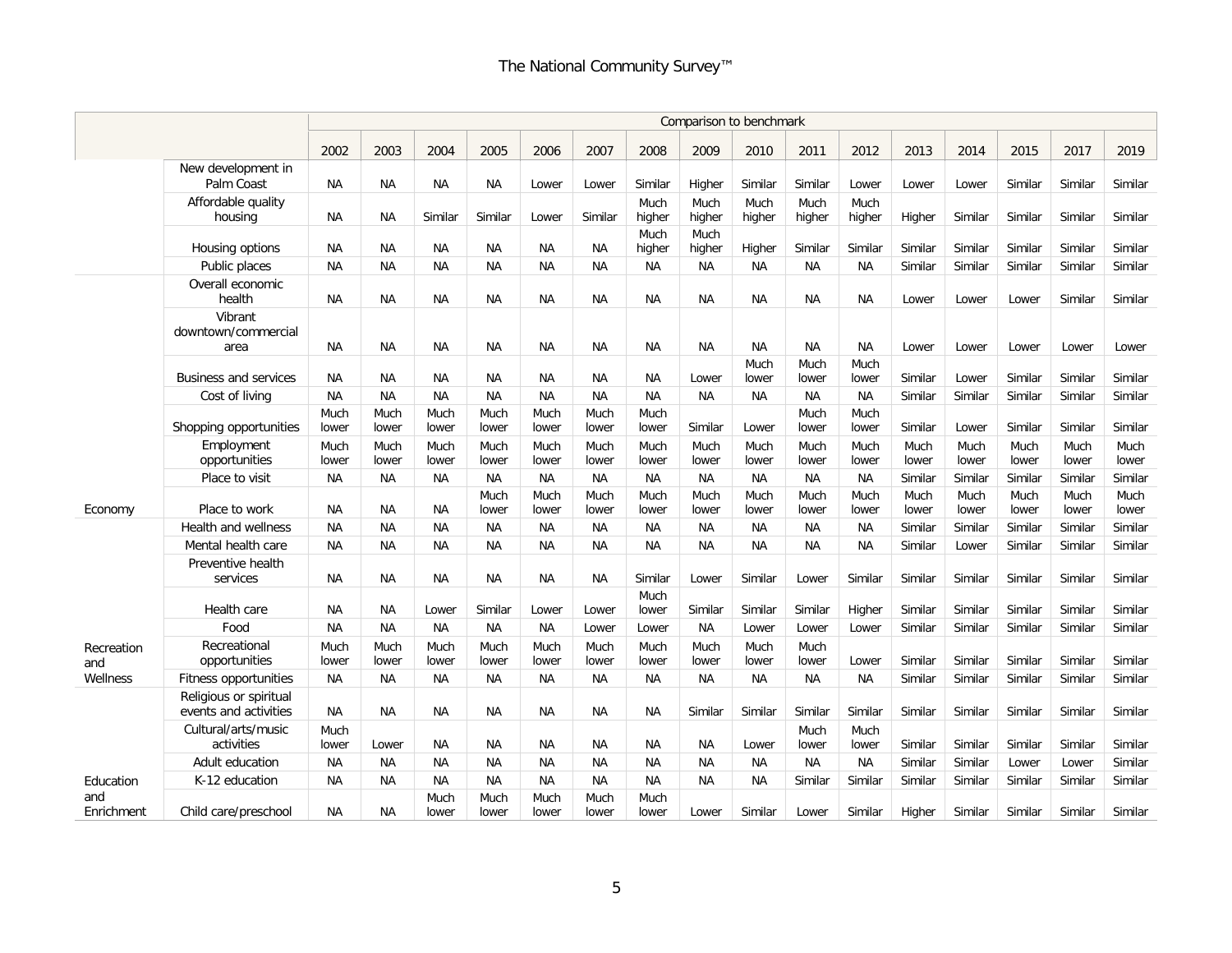|                         |                                                         |           |           |           |           |           |           |               | Comparison to benchmark |                |               |               |         |         |         |         |         |
|-------------------------|---------------------------------------------------------|-----------|-----------|-----------|-----------|-----------|-----------|---------------|-------------------------|----------------|---------------|---------------|---------|---------|---------|---------|---------|
|                         |                                                         | 2002      | 2003      | 2004      | 2005      | 2006      | 2007      | 2008          | 2009                    | 2010           | 2011          | 2012          | 2013    | 2014    | 2015    | 2017    | 2019    |
|                         | Social events and<br>activities                         | NA        | <b>NA</b> | <b>NA</b> | ΝA        | <b>NA</b> | <b>NA</b> | NA            | Lower                   | Lower          | Much<br>lower | Much<br>lower | Similar | Similar | Similar | Similar | Similar |
|                         | Neighborliness                                          | <b>NA</b> | <b>NA</b> | <b>NA</b> | <b>NA</b> | <b>NA</b> | <b>NA</b> | <b>NA</b>     | <b>NA</b>               | <b>NA</b>      | <b>NA</b>     | <b>NA</b>     | Similar | Similar | Similar | Similar | Similar |
|                         | Openness and<br>acceptance                              | <b>NA</b> | <b>NA</b> | <b>NA</b> | ΝA        | <b>NA</b> | <b>NA</b> | <b>NA</b>     | <b>NA</b>               | Much<br>higher | Similar       | Higher        | Similar | Similar | Similar | Similar | Similar |
|                         | Opportunities to<br>participate in<br>community matters | <b>NA</b> | <b>NA</b> | <b>NA</b> | <b>NA</b> | <b>NA</b> | <b>NA</b> | Much<br>lower | Similar                 | Lower          | Lower         | Similar       | Similar | Similar | Similar | Similar | Similar |
| Community<br>Engagement | Opportunities to<br>volunteer                           | ΝA        | <b>NA</b> | <b>NA</b> | ΝA        | <b>NA</b> | <b>NA</b> | <b>NA</b>     | Similar                 | Similar        | Similar       | Similar       | Similar | Similar | Similar | Similar | Similar |

#### Table 5: Governance General

|                                                |           |           |           |           |           |           |           | Percent rating positively (e.g., excellent/good) |           |           |           |      |      |      |      |      | 2019 rating compared |
|------------------------------------------------|-----------|-----------|-----------|-----------|-----------|-----------|-----------|--------------------------------------------------|-----------|-----------|-----------|------|------|------|------|------|----------------------|
|                                                | 2002      | 2003      | 2004      | 2005      | 2006      | 2007      | 2008      | 2009                                             | 2010      | 2011      | 2012      | 2013 | 2014 | 2015 | 2017 | 2019 | to 2017              |
| Services provided by Palm Coast                | 55%       | 58%       | 67%       | 59%       | 55%       | 59%       | 66%       | 74%                                              | 69%       | 71%       | 67%       | 66%  | 71%  | 67%  | 61%  | 75%  | Higher               |
| Customer service                               | 65%       | 66%       | 71%       | 65%       | 68%       | 66%       | 70%       | 74%                                              | 79%       | 77%       | 68%       | 66%  | 67%  | 69%  | 69%  | 78%  | Higher               |
| Value of services for taxes paid               | <b>NA</b> | <b>NA</b> | <b>NA</b> | 59%       | 52%       | 48%       | 49%       | 56%                                              | 53%       | 54%       | 50%       | 54%  | 46%  | 57%  | 46%  | 56%  | Higher               |
| Overall direction                              | 44%       | 50%       | 54%       | 47%       | 44%       | 50%       | 53%       | 55%                                              | 58%       | 50%       | 48%       | 46%  | 47%  | 57%  | 49%  | 53%  | Similar              |
| Welcoming resident involvement                 | 56%       | 56%       | 61%       | 49%       | 46%       | 50%       | 42%       | 47%                                              | 48%       | 45%       | 39%       | 48%  | 38%  | 45%  | 41%  | 43%  | Similar              |
| Confidence in City government                  | <b>NA</b> | <b>NA</b> | <b>NA</b> | <b>NA</b> | <b>NA</b> | <b>NA</b> | <b>NA</b> | <b>NA</b>                                        | <b>NA</b> | <b>NA</b> | <b>NA</b> | 39%  | 35%  | 44%  | 40%  | 45%  | Similar              |
| Acting in the best interest of<br>Palm Coast   | <b>NA</b> | <b>NA</b> | <b>NA</b> | <b>NA</b> | <b>NA</b> | <b>NA</b> | <b>NA</b> | <b>NA</b>                                        | <b>NA</b> | NA.       | <b>NA</b> | 45%  | 40%  | 44%  | 42%  | 51%  | Higher               |
| Being honest                                   | <b>NA</b> | <b>NA</b> | <b>NA</b> | <b>NA</b> | <b>NA</b> | <b>NA</b> | <b>NA</b> | <b>NA</b>                                        | <b>NA</b> | <b>NA</b> | <b>NA</b> | 43%  | 39%  | 42%  | 36%  | 50%  | Higher               |
| Treating all residents fairly                  | <b>NA</b> | <b>NA</b> | <b>NA</b> | <b>NA</b> | <b>NA</b> | <b>NA</b> | <b>NA</b> | <b>NA</b>                                        | <b>NA</b> | NA        | <b>NA</b> | 47%  | 42%  | 46%  | 43%  | 53%  | Higher               |
| Services provided by the Federal<br>Government | 44%       | 41%       | 43%       | 43%       | 38%       | 38%       | 34%       | 42%                                              | 37%       | 35%       | 41%       | 30%  | 36%  | 37%  | 41%  | 46%  | Similar              |

#### Table 6: Governance General

|                       |           |           |           |         |         |       |       | Comparison to benchmark |         |         |         |         |         |         |         |         |
|-----------------------|-----------|-----------|-----------|---------|---------|-------|-------|-------------------------|---------|---------|---------|---------|---------|---------|---------|---------|
|                       | 2002      | 2003      | 2004      | 2005    | 2006    | 2007  | 2008  | 2009                    | 2010    | 2011    | 2012    | 2013    | 2014    | 2015    | 2017    | 2019    |
| Services provided by  | Much      | Much      |           |         |         | Much  |       |                         |         |         |         |         |         |         |         |         |
| Palm Coast            | lower     | lower     | _ower     | Lower   | Lower   | lower | Lower | Higher                  | Similar | Similar | Lower   | Similar | Similar | Similar | Similar | Similar |
| Customer service      | Lower     | Lower     | Lower     | Similar | Similar | Lower | Lower | Similar                 | Higher  | Similar | Lower   | Similar | Similar | Similar | Similar | Similar |
| Value of services for |           |           |           |         |         |       | Much  |                         |         |         |         |         |         |         |         |         |
| taxes paid            | <b>NA</b> | <b>NA</b> | <b>NA</b> | Similar | Similar | Lower | lower | Similar                 | Similar | Similar | Similar | Similar | Similar | Similar | Similar | Similar |
|                       |           |           |           |         |         |       | Much  |                         |         |         | Much    |         |         |         |         |         |
| Overall direction     | Lower     | Similar   | Similar   | Lower   | Lower   | Lower | lower | Similar                 | Similar | Lower   | lower   | Similar | Similar | Similar | Similar | Similar |
| Welcoming resident    |           |           |           |         |         |       | Much  | Much                    |         |         | Much    |         |         |         |         |         |
| involvement           | Similar   | Similar   | Similar   | Similar | Lower   | Lower | lower | lower                   | Similar | Lower   | lower   | Similar | Similar | Similar | Similar | Similar |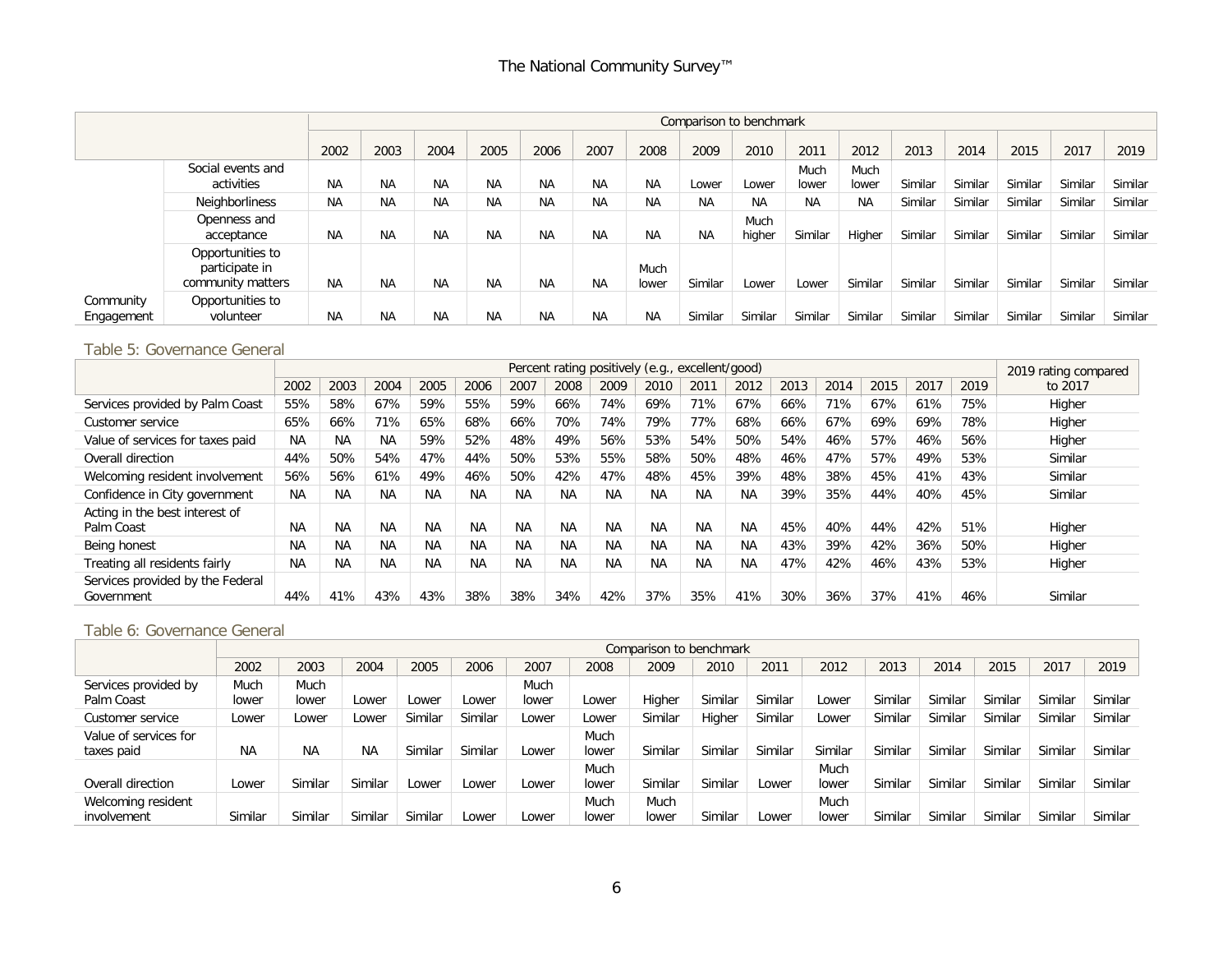|                                                   |           |           |           |           |           |           |           | Comparison to benchmark |           |           |           |         |         |         |         |         |
|---------------------------------------------------|-----------|-----------|-----------|-----------|-----------|-----------|-----------|-------------------------|-----------|-----------|-----------|---------|---------|---------|---------|---------|
|                                                   | 2002      | 2003      | 2004      | 2005      | 2006      | 2007      | 2008      | 2009                    | 2010      | 2011      | 2012      | 2013    | 2014    | 2015    | 2017    | 2019    |
| Confidence in City<br>government                  | <b>NA</b> | <b>NA</b> | <b>NA</b> | <b>NA</b> | <b>NA</b> | <b>NA</b> | <b>NA</b> | <b>NA</b>               | <b>NA</b> | <b>NA</b> | <b>NA</b> | Similar | Lower   | Similar | Lower   | Similar |
| Acting in the best<br>interest of Palm Coast      | <b>NA</b> | <b>NA</b> | <b>NA</b> | <b>NA</b> | <b>NA</b> | <b>NA</b> | <b>NA</b> | ΝA                      | <b>NA</b> | <b>NA</b> | <b>NA</b> | Similar | Similar | Similar | Similar | Similar |
| Being honest                                      | <b>NA</b> | <b>NA</b> | <b>NA</b> | <b>NA</b> | <b>NA</b> | <b>NA</b> | <b>NA</b> | <b>NA</b>               | <b>NA</b> | <b>NA</b> | <b>NA</b> | Similar | Lower   | Similar | Lower   | Similar |
| Treating all residents<br>fairly                  | <b>NA</b> | <b>NA</b> | <b>NA</b> | <b>NA</b> | <b>NA</b> | <b>NA</b> | <b>NA</b> | <b>NA</b>               | <b>NA</b> | <b>NA</b> | <b>NA</b> | Similar | Similar | Similar | Similar | Similar |
| Services provided by<br>the Federal<br>Government | Similar   | Similar   | Similar   | Similar   | Similar   | Similar   | Lower     | Similar                 | Similar   | Lower     | Similar   | Lower   | Similar | Similar | Similar | Similar |

# Table 7: Governance by Facet

|             |                               |           |           |           |           |           |           | Percent rating positively (e.g., excellent/good) |           |           |           |           |           |           |      |      |      | 2019 rating         |
|-------------|-------------------------------|-----------|-----------|-----------|-----------|-----------|-----------|--------------------------------------------------|-----------|-----------|-----------|-----------|-----------|-----------|------|------|------|---------------------|
|             |                               | 2002      | 2003      | 2004      | 2005      | 2006      | 2007      | 2008                                             | 2009      | 2010      | 2011      | 2012      | 2013      | 2014      | 2015 | 2017 | 2019 | compared to<br>2017 |
|             | Police                        | 81%       | 82%       | 79%       | 81%       | 77%       | 70%       | 69%                                              | 78%       | 79%       | 80%       | 80%       | 77%       | 80%       | 72%  | 82%  | 88%  | Similar             |
|             | Fire                          |           |           | 94%       | 95%       | 90%       |           | 90%                                              |           |           |           | 96%       | 94%       |           |      |      | 95%  |                     |
|             |                               | 91%       | 92%       |           |           |           | 90%       |                                                  | 94%       | 95%       | 92%       |           |           | 93%       | 88%  | 96%  |      | Similar             |
|             | Ambulance/EMS                 | 90%       | 89%       | 92%       | 94%       | 87%       | 86%       | 88%                                              | 92%       | 92%       | 88%       | 96%       | 91%       | 91%       | 81%  | 90%  | 93%  | Similar             |
|             | Crime prevention              | 70%       | 69%       | <b>NA</b> | <b>NA</b> | <b>NA</b> | <b>NA</b> | <b>NA</b>                                        | <b>NA</b> | 69%       | 62%       | 65%       | 60%       | 55%       | 60%  | 64%  | 79%  | Higher              |
|             | Fire prevention               | 76%       | 77%       | <b>NA</b> | 73%       | 71%       | 76%       | 75%                                              | 78%       | 79%       | 75%       | 82%       | 79%       | 70%       | 69%  | 74%  | 84%  | Higher              |
|             | Animal control                | <b>NA</b> | <b>NA</b> | <b>NA</b> | <b>NA</b> | <b>NA</b> | <b>NA</b> | 55%                                              | 61%       | 64%       | 57%       | 65%       | 67%       | 57%       | 60%  | 58%  | 64%  | Similar             |
| Safety      | Emergency<br>preparedness     | ΝA        | <b>NA</b> | <b>NA</b> | <b>NA</b> | <b>NA</b> | <b>NA</b> | 61%                                              | 71%       | 73%       | 69%       | 73%       | 68%       | 68%       | 73%  | 72%  | 81%  | Higher              |
|             | Traffic enforcement           | 56%       | 48%       | 55%       | 50%       | 50%       | 57%       | 57%                                              | 61%       | 65%       | 63%       | 65%       | 57%       | 55%       | 60%  | 61%  | 66%  | Similar             |
|             | Street repair                 | 16%       | 18%       | 34%       | 31%       | 37%       | 43%       | 52%                                              | 62%       | 55%       | 68%       | 70%       | 64%       | 63%       | 61%  | 54%  | 54%  | Similar             |
|             | Street cleaning               | 27%       | 31%       | 44%       | 40%       | 45%       | 48%       | 59%                                              | 71%       | 62%       | 70%       | 71%       | 67%       | 69%       | 66%  | 60%  | 61%  | Similar             |
|             | <b>Street lighting</b>        | <b>NA</b> | 18%       | 24%       | 20%       | 26%       | 30%       | 32%                                              | 38%       | 36%       | 37%       | 46%       | 41%       | 45%       | 37%  | 28%  | 34%  | Similar             |
|             | Sidewalk<br>maintenance       | 35%       | 35%       | 43%       | 43%       | 45%       | 49%       | 51%                                              | 52%       | 57%       | 65%       | 68%       | 70%       | 66%       | 65%  | 48%  | 57%  | Higher              |
|             | Traffic signal timing         | 46%       | 38%       | 35%       | 28%       | 33%       | 39%       | 45%                                              | 46%       | 46%       | 43%       | 52%       | 39%       | 35%       | 42%  | 42%  | 46%  | Similar             |
| Mobility    | Bus or transit<br>services    | 17%       | 15%       | <b>NA</b> | <b>NA</b> | <b>NA</b> | <b>NA</b> | <b>NA</b>                                        | <b>NA</b> | <b>NA</b> | <b>NA</b> | NA        | <b>NA</b> | <b>NA</b> | 22%  | 26%  | 19%  | Lower               |
|             | Garbage collection            | 83%       | 87%       | 86%       | 87%       | 82%       | 85%       | 86%                                              | 86%       | 89%       | 90%       | 93%       | 90%       | 87%       | 87%  | 71%  | 79%  | Higher              |
|             | Recycling                     | 83%       | 81%       | 79%       | 84%       | 80%       | 81%       | 84%                                              | 87%       | 86%       | 83%       | 90%       | 89%       | 87%       | 87%  | 71%  | 80%  | Higher              |
|             | Yard waste pick-up            | <b>NA</b> | <b>NA</b> | <b>NA</b> | <b>NA</b> | <b>NA</b> | <b>NA</b> | <b>NA</b>                                        | <b>NA</b> | 84%       | 87%       | 90%       | 86%       | 86%       | 83%  | 52%  | 76%  | Higher              |
|             | Drinking water                | 55%       | 54%       | 55%       | 52%       | 55%       | 53%       | 56%                                              | 58%       | 66%       | 65%       | 65%       | 56%       | 60%       | 58%  | 53%  | 58%  | Similar             |
| Natural     | Natural areas<br>preservation | ΝA        | <b>NA</b> | <b>NA</b> | <b>NA</b> | <b>NA</b> | <b>NA</b> | 56%                                              | 66%       | 70%       | 66%       | 75%       | 70%       | 65%       | 71%  | 66%  | 70%  | Similar             |
| Environment | Open space                    | <b>NA</b> | <b>NA</b> | <b>NA</b> | <b>NA</b> | <b>NA</b> | <b>NA</b> | <b>NA</b>                                        | <b>NA</b> | <b>NA</b> | <b>NA</b> | <b>NA</b> | 72%       | 61%       | 63%  | 67%  | 67%  | Similar             |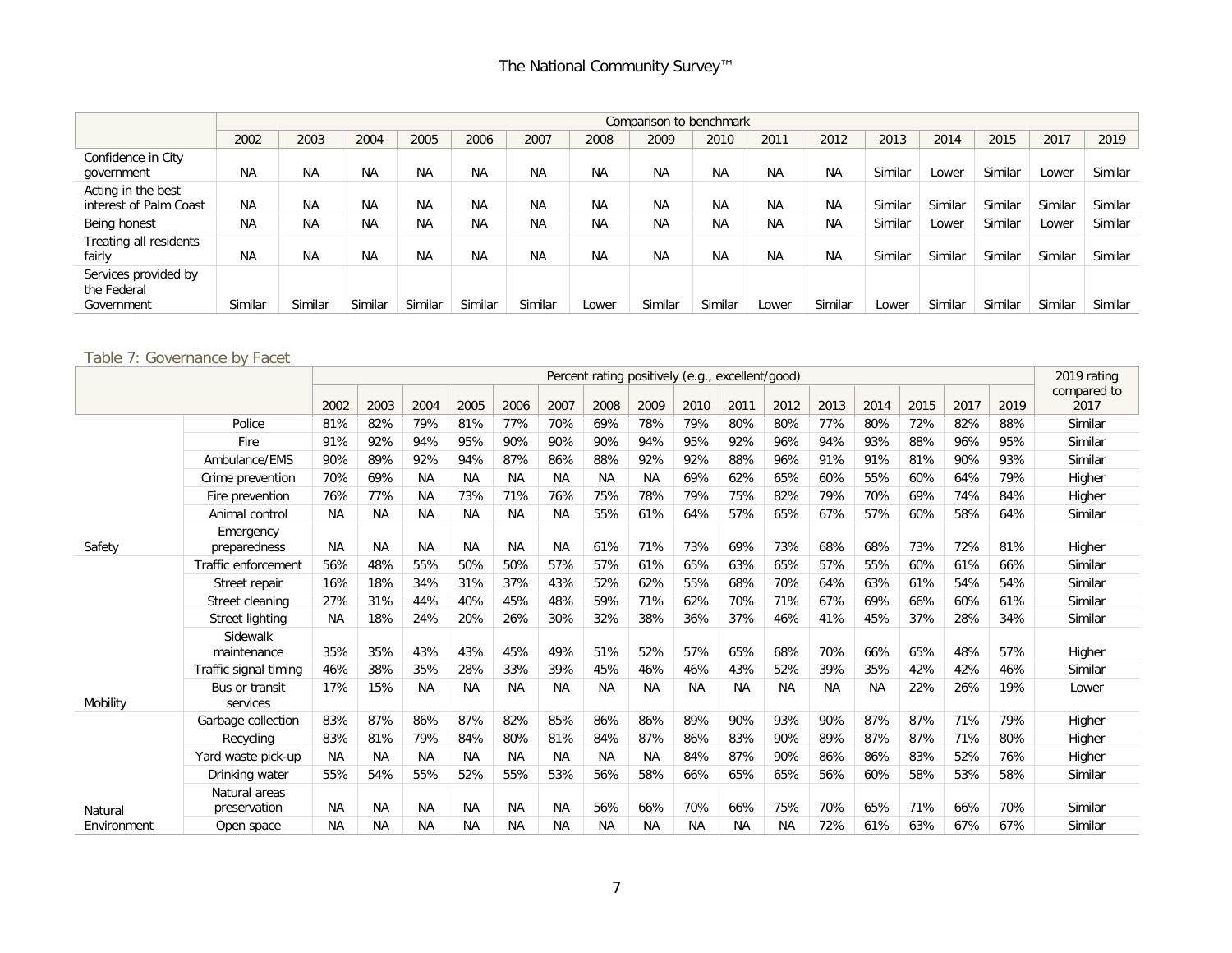|                         |                                  |           |           |           |           |           |           | Percent rating positively (e.g., excellent/good) |           |           |           |           |      |      |      |      |      | 2019 rating         |
|-------------------------|----------------------------------|-----------|-----------|-----------|-----------|-----------|-----------|--------------------------------------------------|-----------|-----------|-----------|-----------|------|------|------|------|------|---------------------|
|                         |                                  | 2002      | 2003      | 2004      | 2005      | 2006      | 2007      | 2008                                             | 2009      | 2010      | 2011      | 2012      | 2013 | 2014 | 2015 | 2017 | 2019 | compared to<br>2017 |
|                         | Storm drainage                   | 40%       | 21%       | 35%       | 29%       | 32%       | 40%       | 46%                                              | 49%       | 43%       | 57%       | 56%       | 43%  | 51%  | 54%  | 35%  | 55%  | Higher              |
|                         | Sewer services                   | 68%       | 64%       | 88%       | 64%       | 63%       | 64%       | 69%                                              | 72%       | 73%       | 76%       | 81%       | 65%  | 73%  | 73%  | 65%  | 73%  | Higher              |
|                         | Utility billing                  | <b>NA</b> | <b>NA</b> | <b>NA</b> | <b>NA</b> | <b>NA</b> | <b>NA</b> | <b>NA</b>                                        | <b>NA</b> | <b>NA</b> | <b>NA</b> | <b>NA</b> | 62%  | 57%  | 61%  | 68%  | 64%  | Similar             |
|                         | Land use, planning<br>and zoning | 27%       | 28%       | 33%       | 30%       | 27%       | 32%       | 41%                                              | 42%       | 46%       | 42%       | 39%       | 41%  | 50%  | 46%  | 47%  | 46%  | Similar             |
| <b>Built</b>            | Code enforcement                 | 37%       | 31%       | 44%       | 45%       | 42%       | 44%       | 43%                                              | 50%       | 50%       | 47%       | 55%       | 43%  | 49%  | 45%  | 44%  | 50%  | Similar             |
| Environment             | Cable television                 | 27%       | <b>NA</b> | 40%       | 52%       | 46%       | <b>NA</b> | <b>NA</b>                                        | <b>NA</b> | 62%       | 57%       | 58%       | 53%  | 55%  | 46%  | 42%  | 44%  | Similar             |
| Economy                 | Economic<br>development          | <b>NA</b> | 22%       | 29%       | 35%       | 32%       | 29%       | 32%                                              | 33%       | 34%       | 31%       | 30%       | 34%  | 30%  | 38%  | 34%  | 43%  | Higher              |
|                         | City parks                       | 69%       | 71%       | 73%       | 70%       | 68%       | 72%       | 76%                                              | 78%       | 80%       | 82%       | 85%       | 77%  | 83%  | 80%  | 81%  | 86%  | Similar             |
|                         | Recreation<br>programs           | <b>NA</b> | 67%       | 70%       | 62%       | 58%       | 68%       | 66%                                              | 70%       | 70%       | 66%       | 73%       | 63%  | 63%  | 61%  | 58%  | 65%  | Higher              |
| Recreation and          | Recreation centers               | 52%       | 51%       | 59%       | 51%       | 50%       | 56%       | 62%                                              | 66%       | 65%       | 65%       | 68%       | 63%  | 61%  | 53%  | 48%  | 67%  | Higher              |
| Wellness                | Health services                  | 56%       | <b>NA</b> | 57%       | 52%       | 48%       | 47%       | 51%                                              | 57%       | 62%       | 55%       | 66%       | 57%  | 53%  | 62%  | 65%  | 65%  | Similar             |
| Education and           | Special events                   | <b>NA</b> | <b>NA</b> | <b>NA</b> | <b>NA</b> | <b>NA</b> | <b>NA</b> | <b>NA</b>                                        | <b>NA</b> | <b>NA</b> | <b>NA</b> | <b>NA</b> | 58%  | 66%  | 68%  | 62%  | 62%  | Similar             |
| Enrichment              | Public libraries                 | <b>NA</b> | <b>NA</b> | <b>NA</b> | 44%       | <b>NA</b> | <b>NA</b> | <b>NA</b>                                        | <b>NA</b> | <b>NA</b> | 80%       | 80%       | 80%  | 84%  | 84%  | 86%  | 86%  | Similar             |
| Community<br>Engagement | Public information               | 36%       | <b>NA</b> | <b>NA</b> | <b>NA</b> | 39%       | 47%       | 46%                                              | 53%       | 55%       | 64%       | 68%       | 59%  | 62%  | 64%  | 57%  | 64%  | Higher              |

# Table 8: Governance by Facet

|          |                           |               |               |               |           |           |           |           |                | Comparison to benchmark |                |                |         |         |         |         |         |
|----------|---------------------------|---------------|---------------|---------------|-----------|-----------|-----------|-----------|----------------|-------------------------|----------------|----------------|---------|---------|---------|---------|---------|
|          |                           | 2002          | 2003          | 2004          | 2005      | 2006      | 2007      | 2008      | 2009           | 2010                    | 2011           | 2012           | 2013    | 2014    | 2015    | 2017    | 2019    |
|          | Police                    | Similar       | Similar       | Similar       | Similar   | Similar   | Lower     | Lower     | Similar        | Similar                 | Similar        | Similar        | Similar | Similar | Similar | Similar | Similar |
|          | Fire                      | Similar       | Similar       | Similar       | Higher    | Similar   | Similar   | Similar   | Similar        | Higher                  | Similar        | Higher         | Similar | Similar | Similar | Similar | Similar |
|          | Ambulance/EMS             | Similar       | Similar       | Similar       | Higher    | Similar   | Similar   | Similar   | Higher         | Higher                  | Similar        | Much<br>higher | Similar | Similar | Similar | Similar | Similar |
|          | Crime<br>prevention       | Similar       | Similar       | <b>NA</b>     | <b>NA</b> | <b>NA</b> | <b>NA</b> | <b>NA</b> | <b>NA</b>      | Similar                 | Similar        | Similar        | Similar | Similar | Similar | Similar | Similar |
|          | Fire prevention           | Lower         | Similar       | <b>NA</b>     | Similar   | Similar   | Similar   | Similar   | Higher         | Similar                 | Similar        | Similar        | Similar | Similar | Similar | Similar | Similar |
|          | Animal control            | <b>NA</b>     | <b>NA</b>     | <b>NA</b>     | <b>NA</b> | <b>NA</b> | <b>NA</b> | Lower     | Similar        | Similar                 | Lower          | Higher         | Similar | Similar | Similar | Similar | Similar |
| Safety   | Emergency<br>preparedness | <b>NA</b>     | <b>NA</b>     | <b>NA</b>     | <b>NA</b> | <b>NA</b> | <b>NA</b> | Lower     | Much<br>higher | Much<br>higher          | Higher         | Much<br>higher | Similar | Similar | Similar | Similar | Higher  |
|          | Traffic<br>enforcement    | Lower         | Much<br>lower | Lower         | Lower     | Lower     | Lower     | Lower     | Similar        | Similar                 | Similar        | Similar        | Similar | Similar | Similar | Similar | Similar |
| Mobility | Street repair             | Much<br>lower | Much<br>lower | Much<br>lower | Lower     | Similar   | Similar   | Higher    | Much<br>higher | Much<br>higher          | Much<br>higher | Much<br>higher | Higher  | Similar | Similar | Similar | Similar |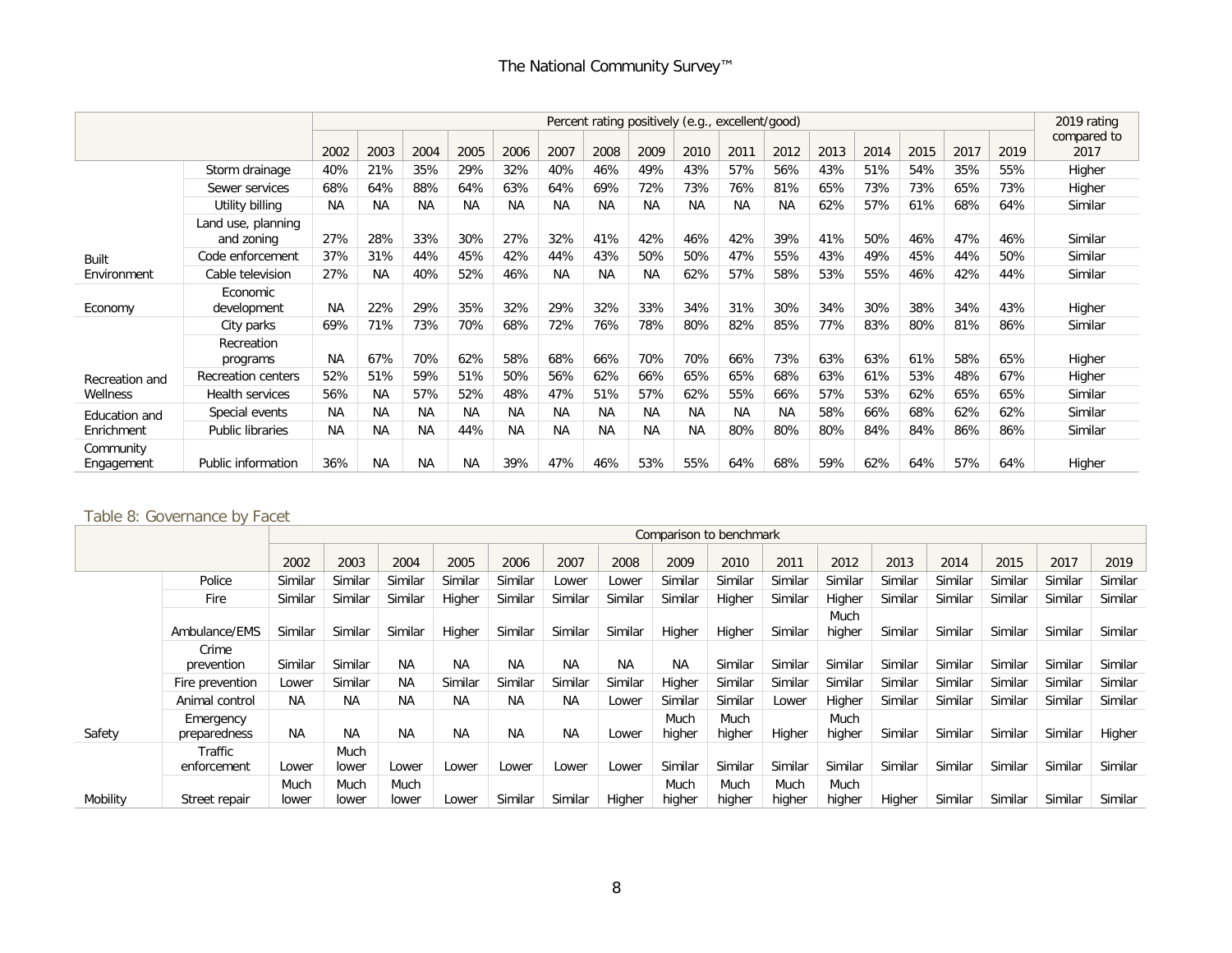|                             |                                     |               |               |                |               |               |               |                | Comparison to benchmark |                |                |                |           |           |               |               |               |
|-----------------------------|-------------------------------------|---------------|---------------|----------------|---------------|---------------|---------------|----------------|-------------------------|----------------|----------------|----------------|-----------|-----------|---------------|---------------|---------------|
|                             |                                     | 2002          | 2003          | 2004           | 2005          | 2006          | 2007          | 2008           | 2009                    | 2010           | 2011           | 2012           | 2013      | 2014      | 2015          | 2017          | 2019          |
|                             |                                     | Much          | Much          | Much           | Much          |               | Much          |                | Much                    |                |                | Much           |           |           |               |               |               |
|                             | Street cleaning                     | lower         | lower         | lower          | lower         | Lower         | lower         | Similar        | higher                  | Similar        | Higher         | higher         | Similar   | Similar   | Similar       | Similar       | Similar       |
|                             | Street lighting                     | NA            | Much<br>lower | Much<br>lower  | Much<br>lower | Much<br>lower | Much<br>lower | Much<br>lower  | Much<br>lower           | Much<br>lower  | Much<br>lower  | Much<br>lower  | Lower     | Lower     | Lower         | Much<br>lower | Lower         |
|                             | Sidewalk                            | Much          | Much          |                |               |               |               |                |                         |                | Much           | Much           |           |           |               |               |               |
|                             | maintenance                         | lower         | lower         | Lower          | Similar       | Similar       | Similar       | Similar        | Similar                 | Higher         | higher         | higher         | Higher    | Similar   | Similar       | Similar       | Similar       |
|                             | Traffic signal<br>timing            | Lower         | Lower         | Much<br>lower  | Much<br>lower | Much<br>lower | Lower         | Similar        | Similar                 | Similar        | Lower          | Similar        | Lower     | Lower     | Similar       | Similar       | Similar       |
|                             | Bus or transit<br>services          | Much<br>lower | Much<br>lower | <b>NA</b>      | ΝA            | NА            | <b>NA</b>     | <b>NA</b>      | <b>NA</b>               | ΝA             | ΝA             | ΝA             | <b>NA</b> | <b>NA</b> | Much<br>lower | Much<br>lower | Much<br>lower |
|                             | Garbage<br>collection               | Similar       | Similar       | Similar        | Higher        | Higher        | Higher        | Higher         | Higher                  | Much<br>higher | Higher         | Much<br>higher | Similar   | Similar   | Similar       | Lower         | Similar       |
|                             | Recycling                           | Similar       | Similar       | Similar        | Higher        | Higher        | Higher        | Much<br>higher | Much<br>higher          | Much<br>higher | Much<br>higher | Much<br>higher | Similar   | Similar   | Similar       | Similar       | Similar       |
|                             | Yard waste<br>pick-up               | <b>NA</b>     | <b>NA</b>     | <b>NA</b>      | <b>NA</b>     | <b>NA</b>     | <b>NA</b>     | <b>NA</b>      | <b>NA</b>               | Much<br>higher | Much<br>higher | Much<br>higher | Similar   | Higher    | Similar       | Lower         | Similar       |
|                             |                                     | Much          | Much          |                |               |               |               |                |                         |                |                |                |           |           |               |               |               |
|                             | Drinking water                      | lower         | lower         | Lower          | Lower         | Lower         | Lower         | Lower          | Lower                   | Similar        | Similar        | Similar        | Lower     | Similar   | Similar       | Lower         | Similar       |
| Natural                     | Natural areas<br>preservation       | <b>NA</b>     | NA            | <b>NA</b>      | <b>NA</b>     | <b>NA</b>     | <b>NA</b>     | Similar        | Much<br>higher          | Much<br>higher | Higher         | Much<br>higher | Similar   | Similar   | Similar       | Similar       | Similar       |
| Environment                 | Open space                          | <b>NA</b>     | <b>NA</b>     | <b>NA</b>      | <b>NA</b>     | <b>NA</b>     | <b>NA</b>     | <b>NA</b>      | <b>NA</b>               | <b>NA</b>      | <b>NA</b>      | <b>NA</b>      | Similar   | Similar   | Similar       | Similar       | Similar       |
|                             |                                     | Much          | Much          | Much           | Much          | Much          | Much          | Much           |                         | Much           |                |                |           |           |               | Much          |               |
|                             | Storm drainage                      | lower         | lower         | lower          | lower         | lower         | lower         | lower          | Lower                   | lower          | Similar        | Similar        | Lower     | Similar   | Similar       | lower         | Similar       |
|                             | Sewer services                      | Similar       | Lower         | Much<br>higher | Similar       | Similar       | Lower         | Similar        | Similar                 | Similar        | Similar        | Higher         | Similar   | Similar   | Similar       | Similar       | Similar       |
|                             | Utility billing                     | NA            | <b>NA</b>     | <b>NA</b>      | <b>NA</b>     | <b>NA</b>     | <b>NA</b>     | <b>NA</b>      | <b>NA</b>               | <b>NA</b>      | <b>NA</b>      | <b>NA</b>      | Similar   | Similar   | Similar       | Similar       | Similar       |
|                             | Land use.<br>planning and<br>zoning | Much<br>lower | Much<br>lower | Lower          | Much<br>lower | Lower         | Lower         | Similar        | Similar                 | Similar        | Similar        | Lower          | Similar   | Similar   | Similar       | Similar       | Similar       |
|                             | Code<br>enforcement                 | Much<br>lower | Much<br>lower | Lower          | Similar       | Similar       | Similar       | Lower          | Similar                 | Similar        | Similar        | Similar        | Similar   | Similar   | Similar       | Similar       | Similar       |
| <b>Built</b><br>Environment | Cable television                    | Much<br>lower | <b>NA</b>     | Much<br>lower  | Similar       | Similar       | <b>NA</b>     | <b>NA</b>      | NA                      | Higher         | Similar        | Higher         | Similar   | Similar   | Similar       | Similar       | Similar       |
| Economy                     | Economic<br>development             | ΝA            | Much<br>lower | Much<br>lower  | Lower         | Lower         | Much<br>lower | Much<br>lower  | Much<br>lower           | Much<br>lower  | Much<br>lower  | Much<br>lower  | Lower     | Lower     | Similar       | Similar       | Similar       |
|                             | City parks                          | Lower         | Lower         | Similar        | Similar       | Lower         | Lower         | Similar        | Similar                 | Similar        | Similar        | Similar        | Similar   | Similar   | Similar       | Similar       | Similar       |
|                             | Recreation                          |               |               |                |               |               |               |                |                         |                |                |                |           |           |               |               |               |
| Recreation<br>and           | programs                            | ΝA<br>Much    | Lower         | Similar        | Similar       | Lower         | Lower<br>Much | Similar        | Similar                 | Similar        | Lower          | Similar        | Similar   | Similar   | Similar       | Similar       | Similar       |
| Wellness                    | Recreation<br>centers               | lower         | Much<br>lower | Lower          | Lower         | Much<br>lower | lower         | Lower          | Similar                 | Lower          | Similar        | Similar        | Similar   | Similar   | Lower         | Lower         | Similar       |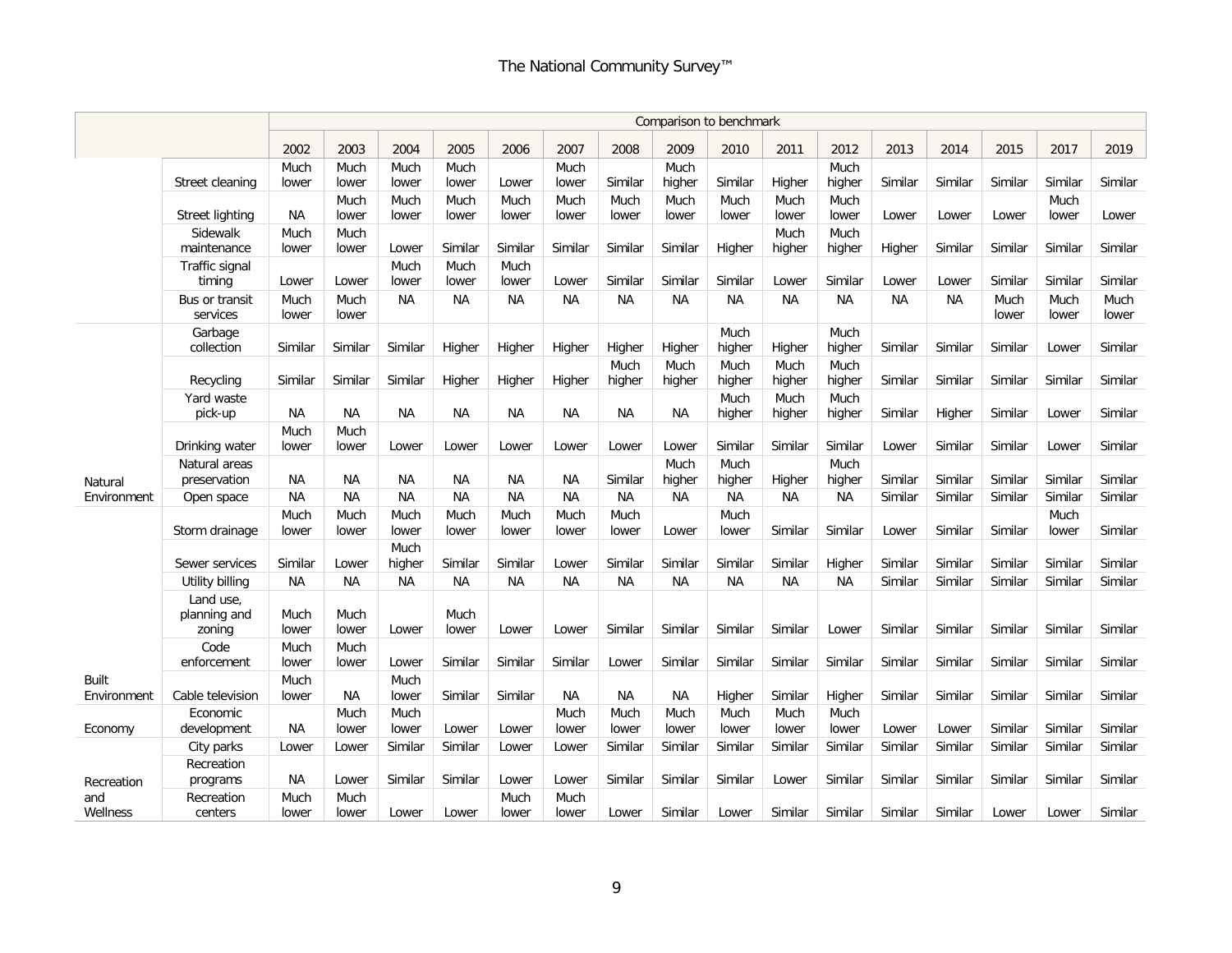|            |                         |           |           |       |           |           |           |           |           | Comparison to benchmark |           |           |         |         |         |         |         |
|------------|-------------------------|-----------|-----------|-------|-----------|-----------|-----------|-----------|-----------|-------------------------|-----------|-----------|---------|---------|---------|---------|---------|
|            |                         | 2002      | 2003      | 2004  | 2005      | 2006      | 2007      | 2008      | 2009      | 2010                    | 2011      | 2012      | 2013    | 2014    | 2015    | 2017    | 2019    |
|            |                         |           |           |       |           |           |           | Much      |           |                         |           |           |         |         |         |         |         |
|            | <b>Health services</b>  | Lower     | NA        | Lower | Similar   | Lower     | Lower     | lower     | Similar   | Similar                 | Lower     | Similar   | Similar | Similar | Similar | Similar | Similar |
| Education  | Special events          | <b>NA</b> | NA        | ΝA    | <b>NA</b> | <b>NA</b> | <b>NA</b> | <b>NA</b> | <b>NA</b> | <b>NA</b>               | <b>NA</b> | <b>NA</b> | Lower   | Similar | Similar | Similar | Similar |
| and        |                         |           |           |       | Much      |           |           |           |           |                         |           |           |         |         |         |         |         |
| Enrichment | <b>Public libraries</b> | <b>NA</b> | <b>NA</b> | ΝA    | lower     | <b>NA</b> | <b>NA</b> | <b>NA</b> | <b>NA</b> | <b>NA</b>               | Similar   | Similar   | Similar | Similar | Similar | Similar | Similar |
| Community  | Public                  | Much      |           |       |           | Much      | Much      | Much      | Much      | Much                    |           |           |         |         |         |         |         |
| Engagement | information             | lower     | <b>NA</b> | ΝA    | <b>NA</b> | Iower     | ower      | lower     | lower     | lower                   | Similar   | Similar   | Similar | Similar | Similar | Similar | Similar |

# Table 9: Participation General

|                             |           |           |           |           |      |           |           |           |      |      | Percent rating positively (e.g., always/sometimes, more than once a month, yes) |      |      |      |      |      |                         |
|-----------------------------|-----------|-----------|-----------|-----------|------|-----------|-----------|-----------|------|------|---------------------------------------------------------------------------------|------|------|------|------|------|-------------------------|
|                             |           |           |           |           |      |           |           |           |      |      |                                                                                 |      |      |      |      |      | 2019 rating compared to |
|                             | 2002      | 2003      | 2004      | 2005      | 2006 | 2007      | 2008      | 2009      | 2010 | 2011 | 2012                                                                            | 2013 | 2014 | 2015 | 2017 | 2019 | 2017                    |
| Sense of community          | 59%       | 63%       | <b>NA</b> | <b>NA</b> | NA   | ΝA        | 58%       | <b>NA</b> | 62%  | 56%  | 64%                                                                             | 46%  | 47%  | 49%  | 50%  | 58%  | Higher                  |
| Recommend Palm Coast        | <b>NA</b> | <b>NA</b> | <b>NA</b> | <b>NA</b> | NA   | <b>NA</b> | 80%       | 82%       | 85%  | 78%  | 80%                                                                             | 82%  | 80%  | 85%  | 84%  | 85%  | Similar                 |
| Remain in Palm Coast        | <b>NA</b> | <b>NA</b> | NA        | <b>NA</b> | ΝA   | <b>NA</b> | 83%       | 84%       | 85%  | 83%  | 82%                                                                             | 83%  | 85%  | 83%  | 86%  | 88%  | Similar                 |
| <b>Contacted Palm Coast</b> |           |           |           |           |      |           |           |           |      |      |                                                                                 |      |      |      |      |      |                         |
| employees                   | 55%       | 59%       | 58%       | 65%       | 59%  | 63%       | <b>NA</b> | 59%       | 60%  | 52%  | 57%                                                                             | 49%  | 53%  | 54%  | 58%  | 54%  | Similar                 |

# Table 10: Participation General

|                             |           |           |           |           |           |           |           |           | Comparison to benchmark |         |         |         |         |         |         |         |
|-----------------------------|-----------|-----------|-----------|-----------|-----------|-----------|-----------|-----------|-------------------------|---------|---------|---------|---------|---------|---------|---------|
|                             | 2002      | 2003      | 2004      | 2005      | 2006      | 2007      | 2008      | 2009      | 2010                    | 201'    | 2012    | 2013    | 2014    | 2015    | 2017    | 2019    |
|                             |           |           |           |           |           |           |           |           |                         | Much    |         |         |         |         |         |         |
| Sense of community          | Similar   | Similar   | <b>NA</b> | <b>NA</b> | <b>NA</b> | <b>NA</b> | Similar   | <b>NA</b> | Similar                 | lower   | Similar | Lower   | Lower   | Lower   | Similar | Similar |
|                             |           |           |           |           |           |           | Much      |           |                         | Much    |         |         |         |         |         |         |
| Recommend Palm Coast        | <b>NA</b> | <b>NA</b> | NA.       | ΝA        | <b>NA</b> | <b>NA</b> | lower     | Similar   | Similar                 | lower   | Lower   | Similar | Similar | Similar | Similar | Similar |
| Remain in Palm Coast        | ΝA        | <b>NA</b> | ΝA        | ΝA        | <b>NA</b> | <b>NA</b> | Similar   | Similar   | Higher                  | Similar | Similar | Similar | Similar | Similar | Similar | Similar |
| <b>Contacted Palm Coast</b> |           |           |           |           |           |           |           |           |                         |         |         |         |         |         |         |         |
| employees                   | ΝA        | <b>NA</b> | NΑ        | ΝA        | <b>NA</b> | <b>NA</b> | <b>NA</b> | Similar   | Higher                  | Lower   | Higher  | Similar | Similar | Similar | Higher  | Similar |

# Table 11: Participation by Facet

|        |                                      |           |           |           |           |           |           | Percent rating positively (e.g., always/sometimes, more than once a month, yes) |           |           |           |           |      |      |      |      |      |                                    |
|--------|--------------------------------------|-----------|-----------|-----------|-----------|-----------|-----------|---------------------------------------------------------------------------------|-----------|-----------|-----------|-----------|------|------|------|------|------|------------------------------------|
|        |                                      | 2002      | 2003      | 2004      | 2005      | 2006      | 2007      | 2008                                                                            | 2009      | 2010      | 201       | 2012      | 2013 | 2014 | 2015 | 2017 | 2019 | 2019 rating<br>compared to<br>2017 |
|        | Stocked supplies for<br>an emergency | NA        | <b>NA</b> | <b>NA</b> | <b>NA</b> | <b>NA</b> | <b>NA</b> | <b>NA</b>                                                                       | <b>NA</b> | <b>NA</b> | <b>NA</b> | <b>NA</b> | 54%  | 47%  | 53%  | 86%  | 88%  | Similar                            |
|        | Did NOT report a<br>crime            | <b>NA</b> | <b>NA</b> | <b>NA</b> | <b>NA</b> | <b>NA</b> | <b>NA</b> | <b>NA</b>                                                                       | NA.       | <b>NA</b> | <b>NA</b> | <b>NA</b> | 78%  | 78%  | 80%  | 79%  | 84%  | Similar                            |
| Safety | Was NOT the victim of<br>a crime     | 91%       | 93%       | 92%       | 92%       | 89%       | 89%       | <b>NA</b>                                                                       | 88%       | 90%       | 88%       | 87%       | 87%  | 87%  | 91%  | 86%  | 92%  | Similar                            |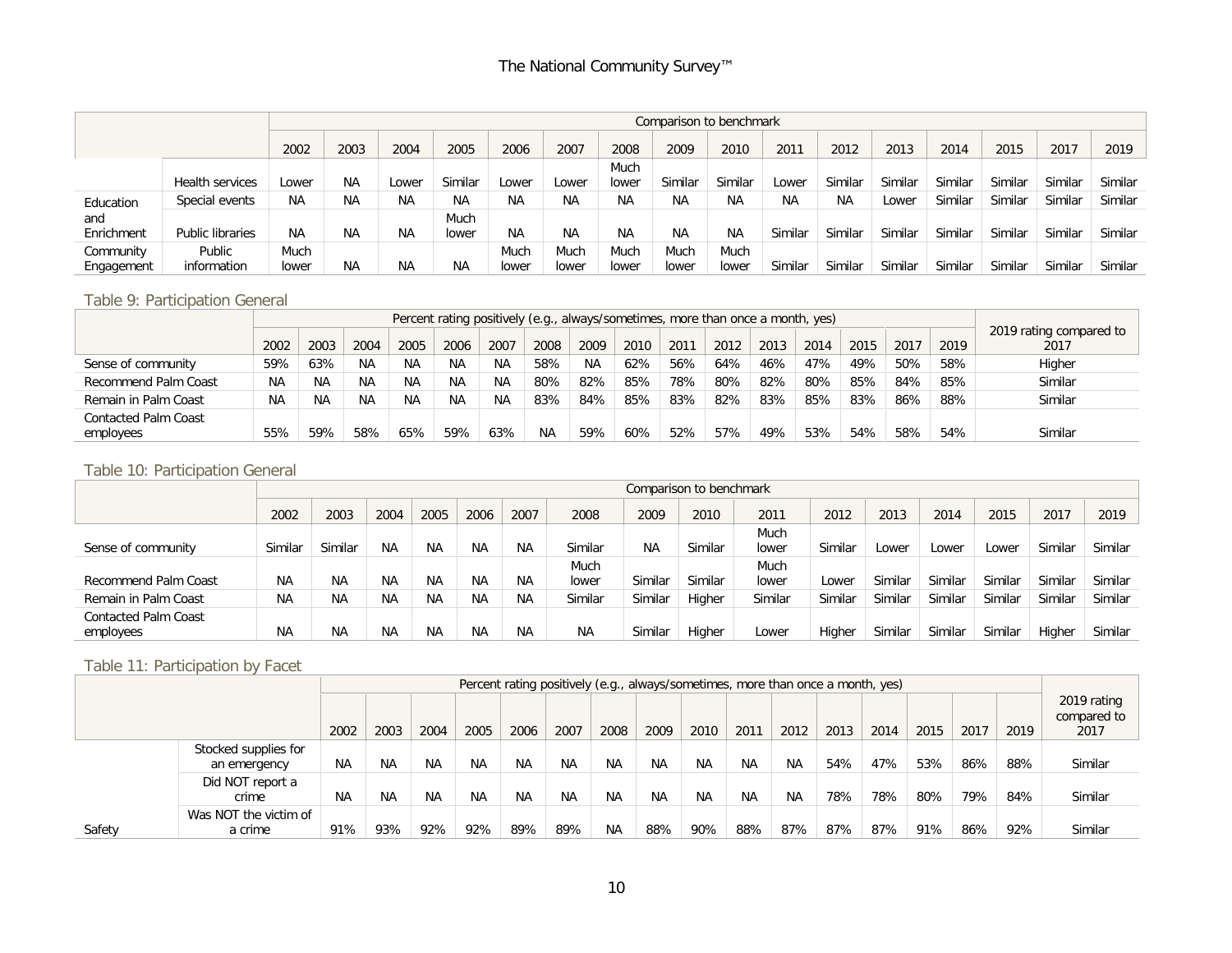|                             |                                                              |           |           |           |           |           |           |           |           |           |           | Percent rating positively (e.g., always/sometimes, more than once a month, yes) |      |      |      |      |      |                     |
|-----------------------------|--------------------------------------------------------------|-----------|-----------|-----------|-----------|-----------|-----------|-----------|-----------|-----------|-----------|---------------------------------------------------------------------------------|------|------|------|------|------|---------------------|
|                             |                                                              |           |           |           |           |           |           |           |           |           |           |                                                                                 |      |      |      |      |      | 2019 rating         |
|                             |                                                              | 2002      | 2003      | 2004      | 2005      | 2006      | 2007      | 2008      | 2009      | 2010      | 2011      | 2012                                                                            | 2013 | 2014 | 2015 | 2017 | 2019 | compared to<br>2017 |
|                             | Used public<br>transportation instead<br>of driving          | <b>NA</b> | ΝA        | ΝA        | ΝA        | ΝA        | ΝA        | ΝA        | ΝA        | ΝA        | ΝA        | ΝA                                                                              | 4%   | 3%   | 5%   | 3%   | 3%   | Similar             |
|                             | Carpooled instead of<br>driving alone                        | <b>NA</b> | <b>NA</b> | <b>NA</b> | <b>NA</b> | <b>NA</b> | <b>NA</b> | <b>NA</b> | NA.       | <b>NA</b> | <b>NA</b> | <b>NA</b>                                                                       | 30%  | 34%  | 33%  | 30%  | 35%  | Similar             |
| Mobility                    | Walked or biked<br>instead of driving                        | <b>NA</b> | <b>NA</b> | <b>NA</b> | <b>NA</b> | <b>NA</b> | <b>NA</b> | <b>NA</b> | <b>NA</b> | <b>NA</b> | <b>NA</b> | <b>NA</b>                                                                       | 42%  | 46%  | 40%  | 41%  | 39%  | Similar             |
|                             | Conserved water                                              | <b>NA</b> | <b>NA</b> | <b>NA</b> | <b>NA</b> | <b>NA</b> | <b>NA</b> | <b>NA</b> | <b>NA</b> | <b>NA</b> | <b>NA</b> | <b>NA</b>                                                                       | 93%  | 91%  | 92%  | 89%  | 82%  | Similar             |
| Natural                     | Made home more<br>energy efficient                           | <b>NA</b> | NA        | <b>NA</b> | <b>NA</b> | <b>NA</b> | ΝA        | <b>NA</b> | <b>NA</b> | ΝA        | <b>NA</b> | <b>NA</b>                                                                       | 79%  | 76%  | 78%  | 71%  | 74%  | Similar             |
| Environment                 | Recycled at home                                             | 86%       | 87%       | 82%       | 82%       | 77%       | 85%       | <b>NA</b> | 88%       | 83%       | 87%       | 92%                                                                             | 90%  | 96%  | 90%  | 86%  | 87%  | Similar             |
|                             | Did NOT observe a<br>code violation                          | ΝA        | <b>NA</b> | <b>NA</b> | <b>NA</b> | <b>NA</b> | <b>NA</b> | <b>NA</b> | <b>NA</b> | <b>NA</b> | <b>NA</b> | <b>NA</b>                                                                       | 31%  | 41%  | 44%  | 36%  | 42%  | Similar             |
| Built<br>Environment        | NOT under housing<br>cost stress                             | <b>NA</b> | <b>NA</b> | <b>NA</b> | <b>NA</b> | <b>NA</b> | <b>NA</b> | <b>NA</b> | 55%       | 58%       | 64%       | 62%                                                                             | 62%  | 62%  | 62%  | 64%  | 62%  | Similar             |
|                             | Purchased goods or<br>services in Palm Coast                 | <b>NA</b> | <b>NA</b> | <b>NA</b> | <b>NA</b> | <b>NA</b> | <b>NA</b> | <b>NA</b> | <b>NA</b> | <b>NA</b> | <b>NA</b> | <b>NA</b>                                                                       | 98%  | 99%  | 97%  | 98%  | 98%  | Similar             |
|                             | Economy will have<br>positive impact on<br>income            | 19%       | 15%       | 31%       | 25%       | 20%       | 18%       | ΝA        | 12%       | 16%       | 13%       | 18%                                                                             | 15%  | 23%  | 21%  | 36%  | 30%  | Similar             |
| Economy                     | Work in Palm Coast                                           | <b>NA</b> | NA        | ΝA        | <b>NA</b> | <b>NA</b> | <b>NA</b> | ΝA        | <b>NA</b> | <b>NA</b> | <b>NA</b> | <b>NA</b>                                                                       | 33%  | 37%  | 29%  | 34%  | 33%  | Similar             |
|                             | <b>Used Palm Coast</b><br>recreation centers                 | 73%       | 72%       | 59%       | 49%       | 50%       | 52%       | <b>NA</b> | 55%       | 58%       | 54%       | 57%                                                                             | 60%  | 50%  | 42%  | 47%  | 52%  | Similar             |
|                             | Visited a City park                                          | 78%       | 80%       | 78%       | 75%       | 76%       | 81%       | <b>NA</b> | 83%       | 83%       | 83%       | 84%                                                                             | 79%  | 74%  | 74%  | 73%  | 78%  | Similar             |
|                             | Ate 5 portions of fruits<br>and vegetables                   | <b>NA</b> | <b>NA</b> | <b>NA</b> | <b>NA</b> | <b>NA</b> | <b>NA</b> | <b>NA</b> | <b>NA</b> | <b>NA</b> | ΝA        | <b>NA</b>                                                                       | 83%  | 79%  | 84%  | 81%  | 78%  | Similar             |
|                             | Participated in<br>moderate or vigorous<br>physical activity | <b>NA</b> | ΝA        | ΝA        | ΝA        | <b>NA</b> | ΝA        | ΝA        | ΝA        | ΝA        | ΝA        | NА                                                                              | 83%  | 81%  | 81%  | 80%  | 81%  | Similar             |
| Recreation and<br>Wellness  | In very good to<br>excellent health                          | <b>NA</b> | <b>NA</b> | <b>NA</b> | <b>NA</b> | <b>NA</b> | <b>NA</b> | <b>NA</b> | <b>NA</b> | <b>NA</b> | <b>NA</b> | <b>NA</b>                                                                       | 59%  | 58%  | 54%  | 60%  | 55%  | Similar             |
|                             | <b>Used Palm Coast</b><br>public libraries                   | 84%       | 84%       | <b>NA</b> | <b>NA</b> | <b>NA</b> | <b>NA</b> | <b>NA</b> | <b>NA</b> | 82%       | 76%       | 70%                                                                             | 61%  | 64%  | 54%  | 57%  | 52%  | Similar             |
|                             | Participated in<br>religious or spiritual<br>activities      | <b>NA</b> | <b>NA</b> | ΝA        | <b>NA</b> | <b>NA</b> | <b>NA</b> | <b>NA</b> | 65%       | 64%       | 60%       | 55%                                                                             | 52%  | 53%  | 45%  | 46%  | 47%  | Similar             |
| Education and<br>Enrichment | Attended a City-<br>sponsored event                          | ΝA        | ΝA        | ΝA        | ΝA        | ΝA        | ΝA        | ΝA        | NА        | ΝA        | ΝA        | NА                                                                              | 50%  | 51%  | 50%  | 49%  | 52%  | Similar             |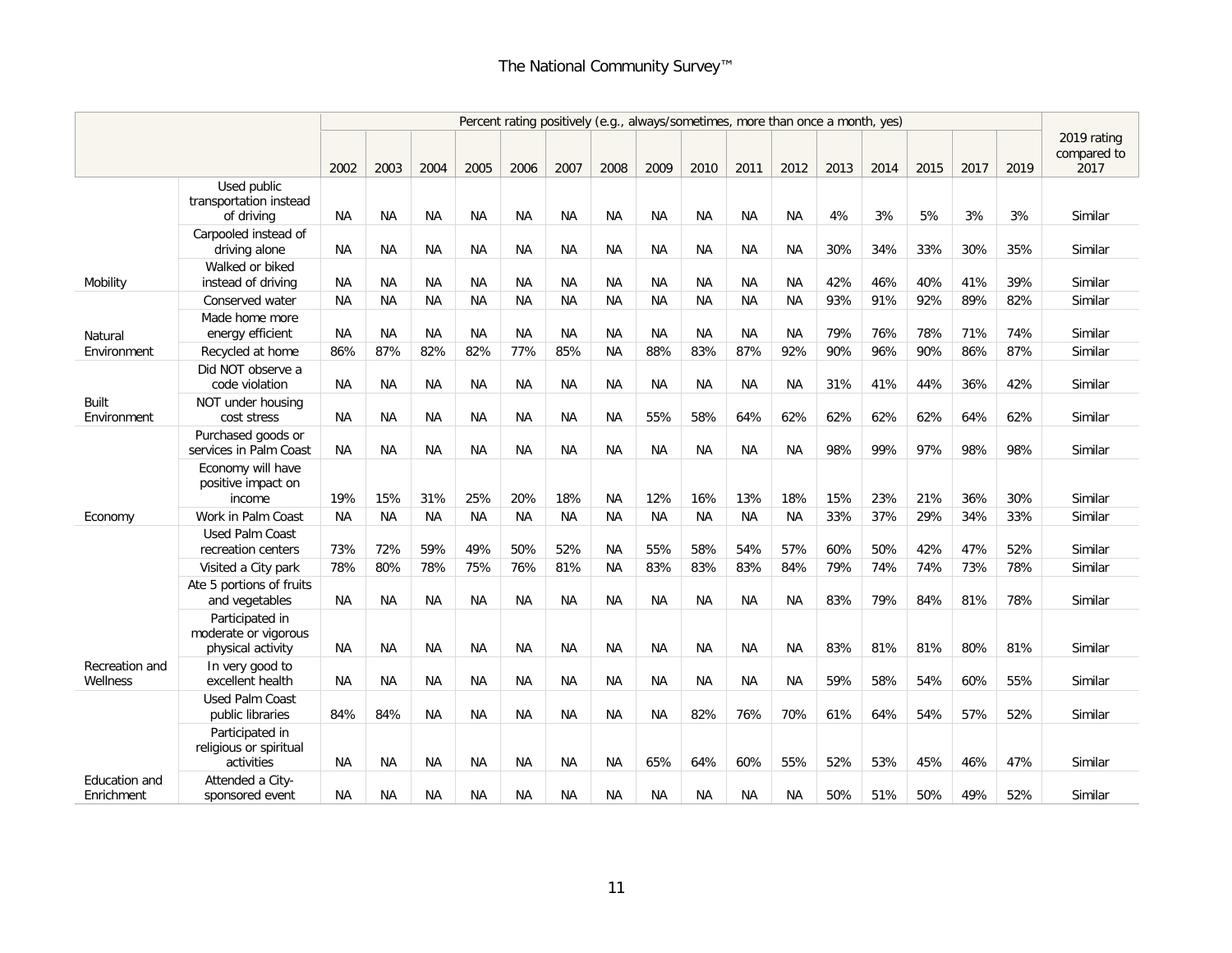|                         |                                                   |           |           |           |           |           |           |           |           |           |           | Percent rating positively (e.g., always/sometimes, more than once a month, yes) |           |      |      |      |      |                                    |
|-------------------------|---------------------------------------------------|-----------|-----------|-----------|-----------|-----------|-----------|-----------|-----------|-----------|-----------|---------------------------------------------------------------------------------|-----------|------|------|------|------|------------------------------------|
|                         |                                                   | 2002      | 2003      | 2004      | 2005      | 2006      | 2007      | 2008      | 2009      | 2010      | 2011      | 2012                                                                            | 2013      | 2014 | 2015 | 2017 | 2019 | 2019 rating<br>compared to<br>2017 |
|                         | Campaigned for an<br>issue, cause or<br>candidate | <b>NA</b> | <b>NA</b> | <b>NA</b> | <b>NA</b> | <b>NA</b> | <b>NA</b> | <b>NA</b> | <b>NA</b> | <b>NA</b> | <b>NA</b> | <b>NA</b>                                                                       | 22%       | 20%  | 19%  | 24%  | 23%  | Similar                            |
|                         | <b>Contacted Palm Coast</b><br>elected officials  | <b>NA</b> | <b>NA</b> | <b>NA</b> | <b>NA</b> | <b>NA</b> | <b>NA</b> | <b>NA</b> | <b>NA</b> | <b>NA</b> | <b>NA</b> | <b>NA</b>                                                                       | 18%       | 16%  | 17%  | 20%  | 16%  | Similar                            |
|                         | Volunteered                                       | 51%       | 48%       | <b>NA</b> | <b>NA</b> | <b>NA</b> | <b>NA</b> | <b>NA</b> | <b>NA</b> | 55%       | 46%       | 45%                                                                             | 37%       | 38%  | 33%  | 36%  | 40%  | Similar                            |
|                         | Participated in a club                            | NA.       | <b>NA</b> | <b>NA</b> | <b>NA</b> | <b>NA</b> | <b>NA</b> | <b>NA</b> | 45%       | 49%       | 41%       | 40%                                                                             | 29%       | 34%  | 30%  | 32%  | 31%  | Similar                            |
|                         | Talked to or visited<br>with neighbors            | <b>NA</b> | <b>NA</b> | <b>NA</b> | <b>NA</b> | <b>NA</b> | <b>NA</b> | <b>NA</b> | <b>NA</b> | <b>NA</b> | <b>NA</b> | <b>NA</b>                                                                       | <b>NA</b> | 94%  | 89%  | 93%  | 90%  | Similar                            |
|                         | Done a favor for a<br>neighbor                    | <b>NA</b> | <b>NA</b> | <b>NA</b> | <b>NA</b> | <b>NA</b> | <b>NA</b> | <b>NA</b> | <b>NA</b> | <b>NA</b> | <b>NA</b> | <b>NA</b>                                                                       | <b>NA</b> | 82%  | 87%  | 86%  | 83%  | Similar                            |
|                         | Attended a local<br>public meeting                | 41%       | 37%       | 33%       | 39%       | 34%       | 32%       | <b>NA</b> | 32%       | <b>NA</b> | 31%       | 37%                                                                             | 17%       | 22%  | 19%  | 19%  | 17%  | Similar                            |
|                         | Watched a local public<br>meeting                 | 50%       | 44%       | 44%       | 44%       | 44%       | 51%       | <b>NA</b> | 47%       | <b>NA</b> | 40%       | 38%                                                                             | 28%       | 18%  | 21%  | 21%  | 21%  | Similar                            |
|                         | Read or watched local<br>news                     | <b>NA</b> | <b>NA</b> | <b>NA</b> | <b>NA</b> | <b>NA</b> | <b>NA</b> | <b>NA</b> | <b>NA</b> | <b>NA</b> | <b>NA</b> | <b>NA</b>                                                                       | 95%       | 89%  | 89%  | 88%  | 84%  | Similar                            |
| Community<br>Engagement | Voted in local<br>elections                       | 79%       | 78%       | 70%       | 84%       | 76%       | 76%       | <b>NA</b> | 89%       | 81%       | 78%       | 82%                                                                             | 81%       | 87%  | 86%  | 88%  | 81%  | Similar                            |

Table 12: Participation by Facet

|          |                                                     |           |           |           |           |           |           |           |           |           | Comparison to benchmark |           |               |               |               |               |               |
|----------|-----------------------------------------------------|-----------|-----------|-----------|-----------|-----------|-----------|-----------|-----------|-----------|-------------------------|-----------|---------------|---------------|---------------|---------------|---------------|
|          |                                                     | 2002      | 2003      | 2004      | 2005      | 2006      | 2007      | 2008      | 2009      | 2010      | 2011                    | 2012      | 2013          | 2014          | 2015          | 2017          | 2019          |
|          | Stocked supplies                                    |           |           |           |           |           |           |           |           |           |                         |           | Much          |               |               | Much          | Much          |
|          | for an emergency                                    | <b>NA</b> | <b>NA</b> | <b>NA</b> | <b>NA</b> | <b>NA</b> | <b>NA</b> | <b>NA</b> | <b>NA</b> | <b>NA</b> | <b>NA</b>               | <b>NA</b> | higher        | Higher        | Higher        | higher        | higher        |
|          | Did NOT report a<br>crime                           | <b>NA</b> | <b>NA</b> | <b>NA</b> | <b>NA</b> | <b>NA</b> | <b>NA</b> | <b>NA</b> | <b>NA</b> | <b>NA</b> | <b>NA</b>               | <b>NA</b> | Similar       | Similar       | Similar       | Similar       | Similar       |
| Safety   | Was NOT the<br>victim of a crime                    | <b>NA</b> | <b>NA</b> | <b>NA</b> | <b>NA</b> | <b>NA</b> | <b>NA</b> | <b>NA</b> | Similar   | Higher    | Similar                 | Similar   | Similar       | Similar       | Similar       | Similar       | Similar       |
|          | Used public<br>transportation<br>instead of driving | <b>NA</b> | NA        | <b>NA</b> | <b>NA</b> | <b>NA</b> | <b>NA</b> | NA        | <b>NA</b> | <b>NA</b> | <b>NA</b>               | <b>NA</b> | Much<br>lower | Much<br>lower | Much<br>lower | Much<br>lower | Much<br>lower |
|          | Carpooled instead<br>of driving alone               | <b>NA</b> | <b>NA</b> | <b>NA</b> | ΝA        | <b>NA</b> | <b>NA</b> | NA        | <b>NA</b> | <b>NA</b> | <b>NA</b>               | <b>NA</b> | Lower         | Lower         | Lower         | Lower         | Similar       |
| Mobility | Walked or biked<br>instead of driving               | <b>NA</b> | NA        | <b>NA</b> | <b>NA</b> | <b>NA</b> | <b>NA</b> | <b>NA</b> | <b>NA</b> | <b>NA</b> | <b>NA</b>               | <b>NA</b> | Much<br>lower | Lower         | Lower         | Lower         | Lower         |
| Natural  | Conserved water                                     | <b>NA</b> | <b>NA</b> | <b>NA</b> | <b>NA</b> | <b>NA</b> | <b>NA</b> | NA.       | <b>NA</b> | <b>NA</b> | <b>NA</b>               | <b>NA</b> | Similar       | Similar       | Similar       | Similar       | Similar       |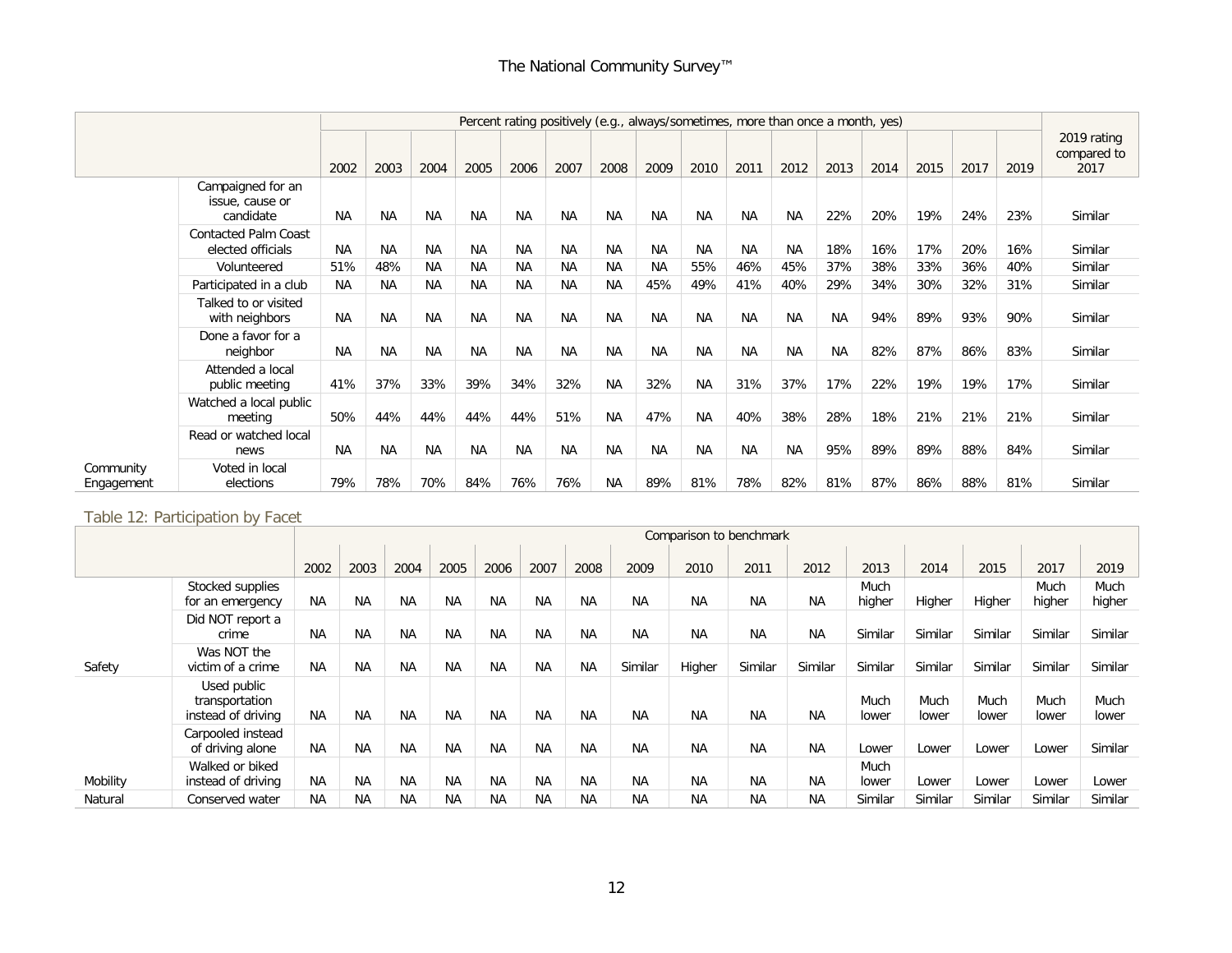|                             |                                                                 |           |           |           |           |           |           |           |                |                | Comparison to benchmark |                |               |         |         |         |         |
|-----------------------------|-----------------------------------------------------------------|-----------|-----------|-----------|-----------|-----------|-----------|-----------|----------------|----------------|-------------------------|----------------|---------------|---------|---------|---------|---------|
|                             |                                                                 | 2002      | 2003      | 2004      | 2005      | 2006      | 2007      | 2008      | 2009           | 2010           | 2011                    | 2012           | 2013          | 2014    | 2015    | 2017    | 2019    |
| Environment                 | Made home more<br>energy efficient                              | <b>NA</b> | <b>NA</b> | <b>NA</b> | NA        | <b>NA</b> | ΝA        | NA        | <b>NA</b>      | <b>NA</b>      | <b>NA</b>               | NA             | Similar       | Similar | Similar | Similar | Similar |
|                             | Recycled at home                                                | <b>NA</b> | <b>NA</b> | <b>NA</b> | <b>NA</b> | <b>NA</b> | <b>NA</b> | <b>NA</b> | Much<br>higher | Similar        | Much<br>higher          | Much<br>higher | Similar       | Higher  | Similar | Similar | Similar |
|                             | Did NOT observe a<br>code violation                             | NA        | <b>NA</b> | <b>NA</b> | <b>NA</b> | <b>NA</b> | <b>NA</b> | <b>NA</b> | <b>NA</b>      | <b>NA</b>      | <b>NA</b>               | <b>NA</b>      | Much<br>lower | Lower   | Similar | Lower   | Lower   |
| <b>Built</b><br>Environment | NOT under<br>housing cost stress                                | <b>NA</b> | <b>NA</b> | <b>NA</b> | NA        | <b>NA</b> | <b>NA</b> | <b>NA</b> | Much<br>lower  | Lower          | Similar                 | Similar        | Similar       | Similar | Similar | Similar | Similar |
|                             | Purchased goods<br>or services in Palm<br>Coast                 | <b>NA</b> | <b>NA</b> | <b>NA</b> | <b>NA</b> | <b>NA</b> | <b>NA</b> | <b>NA</b> | <b>NA</b>      | <b>NA</b>      | <b>NA</b>               | <b>NA</b>      | Similar       | Similar | Similar | Similar | Similar |
|                             | Economy will have<br>positive impact on<br>income               | <b>NA</b> | <b>NA</b> | NA        | <b>NA</b> | <b>NA</b> | <b>NA</b> | <b>NA</b> | Much<br>lower  | Similar        | Lower                   | Similar        | Similar       | Similar | Similar | Similar | Similar |
| Economy                     | Work in Palm<br>Coast                                           | <b>NA</b> | <b>NA</b> | ΝA        | ΝA        | NA        | <b>NA</b> | NA        | NА             | <b>NA</b>      | ΝA                      | ΝA             | Lower         | Similar | Lower   | Similar | Similar |
|                             | <b>Used Palm Coast</b><br>recreation centers                    | <b>NA</b> | <b>NA</b> | <b>NA</b> | <b>NA</b> | <b>NA</b> | <b>NA</b> | <b>NA</b> | Similar        | Similar        | Lower                   | Similar        | Similar       | Similar | Lower   | Lower   | Similar |
|                             | Visited a City park                                             | <b>NA</b> | <b>NA</b> | <b>NA</b> | <b>NA</b> | <b>NA</b> | <b>NA</b> | <b>NA</b> | Similar        | Similar        | Lower                   | Similar        | Similar       | Similar | Similar | Similar | Similar |
|                             | Ate 5 portions of<br>fruits and<br>vegetables                   | <b>NA</b> | <b>NA</b> | <b>NA</b> | <b>NA</b> | <b>NA</b> | ΝA        | NA        | <b>NA</b>      | <b>NA</b>      | <b>NA</b>               | <b>NA</b>      | Similar       | Similar | Similar | Similar | Similar |
|                             | Participated in<br>moderate or<br>vigorous physical<br>activity | NA.       | <b>NA</b> | NA        | <b>NA</b> | <b>NA</b> | <b>NA</b> | <b>NA</b> | <b>NA</b>      | <b>NA</b>      | <b>NA</b>               | <b>NA</b>      | Similar       | Similar | Similar | Similar | Similar |
| Recreation<br>and Wellness  | In very good to<br>excellent health                             | <b>NA</b> | <b>NA</b> | <b>NA</b> | NA        | <b>NA</b> | <b>NA</b> | NA        | <b>NA</b>      | <b>NA</b>      | <b>NA</b>               | <b>NA</b>      | Similar       | Similar | Similar | Similar | Similar |
|                             | <b>Used Palm Coast</b><br>public libraries                      | NA.       | <b>NA</b> | <b>NA</b> | <b>NA</b> | <b>NA</b> | <b>NA</b> | <b>NA</b> | <b>NA</b>      | Much<br>higher | Higher                  | Similar        | Similar       | Similar | Lower   | Similar | Lower   |
|                             | Participated in<br>religious or<br>spiritual activities         | NА        | <b>NA</b> | <b>NA</b> | <b>NA</b> | <b>NA</b> | ΝA        | <b>NA</b> | Much<br>higher | Much<br>higher | Much<br>higher          | Higher         | Similar       | Similar | Similar | Similar | Similar |
| Education and<br>Enrichment | Attended a City-<br>sponsored event                             | <b>NA</b> | <b>NA</b> | <b>NA</b> | <b>NA</b> | <b>NA</b> | <b>NA</b> | <b>NA</b> | <b>NA</b>      | <b>NA</b>      | <b>NA</b>               | <b>NA</b>      | Similar       | Similar | Similar | Similar | Similar |
|                             | Campaigned for an<br>issue, cause or<br>candidate               | <b>NA</b> | <b>NA</b> | <b>NA</b> | <b>NA</b> | <b>NA</b> | <b>NA</b> | <b>NA</b> | <b>NA</b>      | <b>NA</b>      | <b>NA</b>               | <b>NA</b>      | Similar       | Similar | Similar | Similar | Similar |
| Community<br>Engagement     | <b>Contacted Palm</b><br>Coast elected<br>officials             | NA.       | <b>NA</b> | <b>NA</b> | <b>NA</b> | <b>NA</b> | <b>NA</b> | <b>NA</b> | <b>NA</b>      | <b>NA</b>      | <b>NA</b>               | <b>NA</b>      | Similar       | Similar | Similar | Similar | Similar |